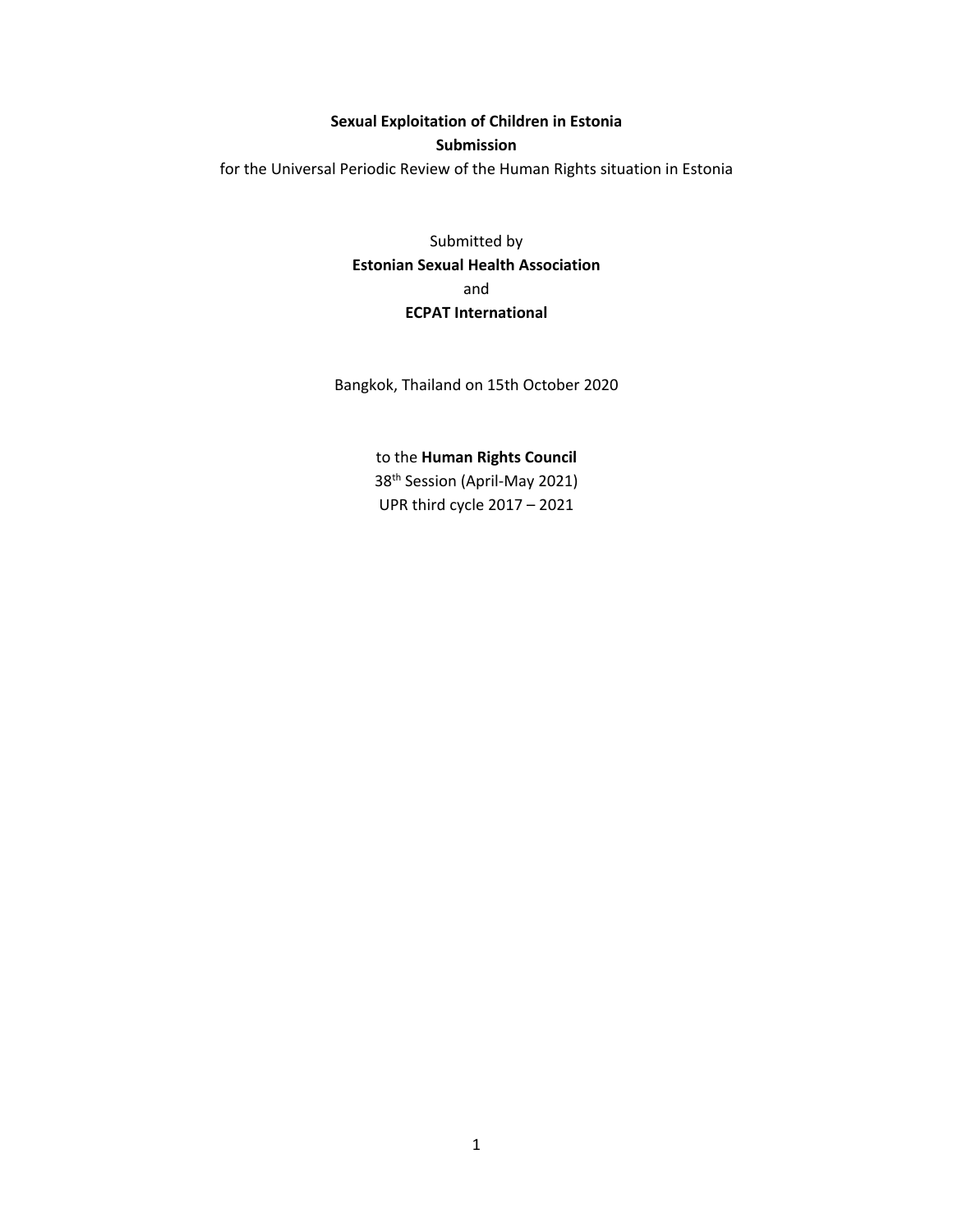

# **Estonian Sexual Health Association (ESHA)**

Executive Director: Jonas Grauberg National consultant for this evaluation: Simone Eelmaa Address: Mardi 3, Tallinn 10145, Estonia Phone: +372 56 654 313 Email: [estl@estl.ee](mailto:estl@estl.ee) Website: [www.estl.ee](http://www.estl.ee/) [www.amor.ee](http://www.amor.ee)

*Estonian Sexual Health Association (ESHA) is the leading national NGO for monitoring, promotion, education, capacity building, and policy development of sexual and reproductive health and rights in Estonia since 1994. The organization concentrates on youth sexual health and education, sexual rights, STIs and HIV/AIDS, gender equality, sexual identity, sexual violence, dating violence, and commercial sexual exploitation. ESHA delivers training to various stakeholders, offers free services to young adults up until 26 years of age (including), provides counselling online and over the phone, and delivers Youth Friendly counselling/health services in their Sexual Health Clinic. ESHA has expertise in advancing sexual health education in other European and Central-Asian countries as well.*



# **ECPAT International**

Special consultative status Executive Director: Mr. Robbert van den Berg Address: 328/1 Phayathai Road, Ratchathewi, Bangkok 10400, Thailand Phone: +66 2 215 3388 Email: [info@ecpat.org](mailto:info@ecpat.org) Website: [www.ecpat.org](http://www.ecpat.org)

*ECPAT International is <sup>a</sup> global network of civil society organisations working for the eradication of all forms of sexual exploitation of children. For the past 30 years, ECPAT has acted as the international watchdog, monitoring States' response to sexual exploitation of children, and advocating for robust international measures to protect children from sexual exploitation. ECPAT International currently has 121 network members operating in 103 countries*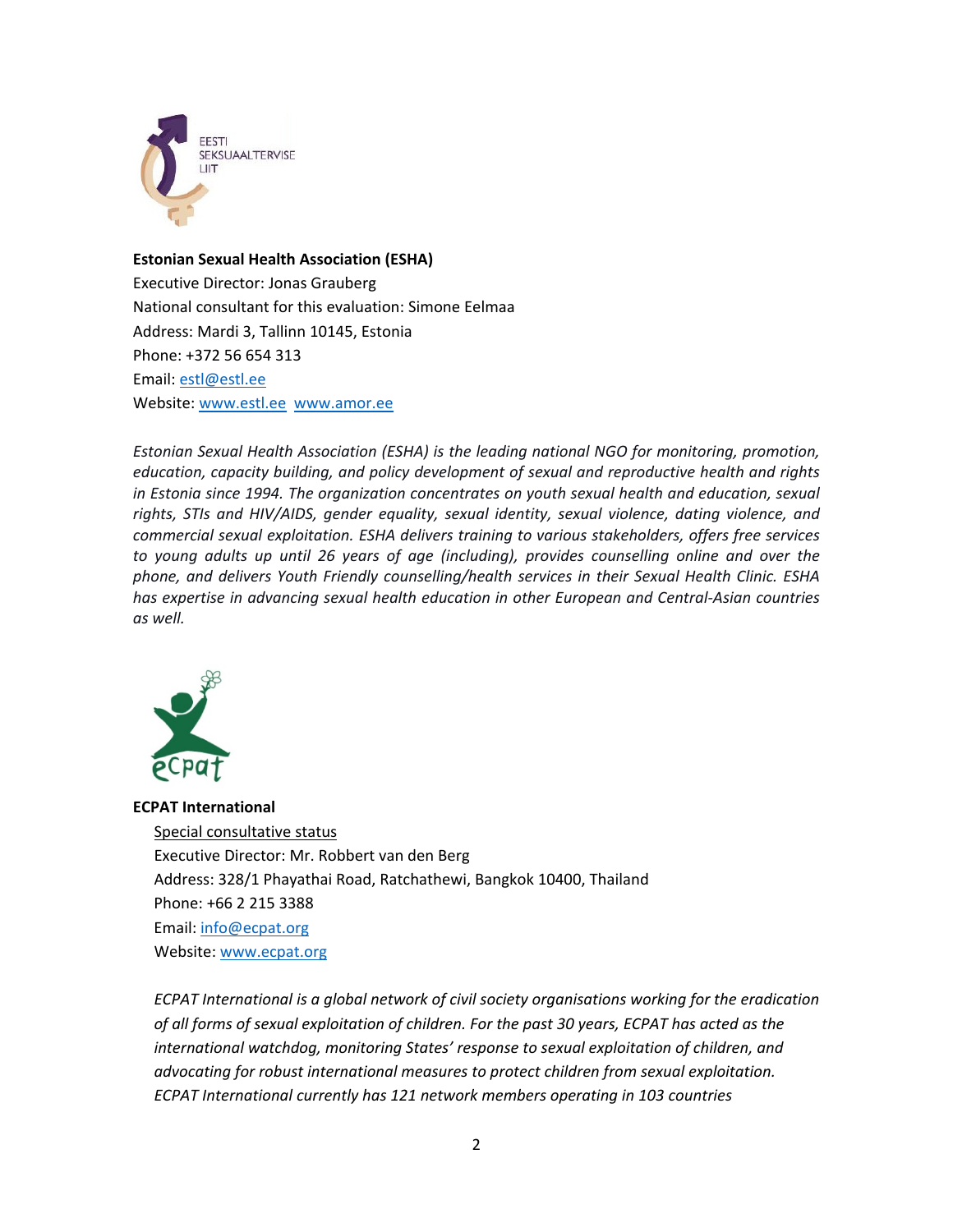### **Justification for submission**

- 1. The purpose of the present submission is two-fold: (1) to serve as an update on the progress that has been made by the Government of Estonia (GoE) to end the sexual exploitation of children (SEC) in the country, and (2) to assess the level of implementation of the UPR recommendations relating to SEC made in 2016.
- 2. During Estonia'<sup>s</sup> previous UPR in 2016, the report of the Working Group contained 20 recommendations related to children's rights,<sup>1</sup> of which 2 are directly related to SEC.<sup>2</sup> Both of these recommendations encouraged Estonia to ratify the Optional Protocol to the Convention on the Rights of the Child on a Communications Procedure (OPIC).<sup>3</sup>

# **Methodology and Scope**

- 3. The content of this report is based on country work experience of the Estonian Sexual Health Association and desk research by ECPAT International.
- 4. The scope of this report is limited to SEC and its different manifestations, including exploitation of children in prostitution,<sup>4</sup> online child sexual exploitation (OCSE), child sexual abuse materials (CSAM),<sup>5</sup> child trafficking for sexual purposes, sexual exploitation of children in the context of travel and tourism (SECTT)<sup>6</sup> and child, early and forced marriage (CEFM).

# **Current status and developments of sexual exploitation of children in Estonia**

*General overview of country conditions*

5. Overall, there appears to be <sup>a</sup> lack of in-depth research into the sexual exploitation of children in Estonia. However, <sup>a</sup> 2020 study into the attitudes and experiences of sexual abuse of young people and children (N=558), funded by the Ministry of Justice, indicated that during their lifetime 45% of young people aged 16-26 had been victims of some form of sexual abuse and 28% of sexual violence.<sup>7</sup> The study also highlighted that 32% of the surveyed young people between 16-19 had experienced some form of sexual abuse. 8 Not all children reported their age during the (first) incident of sexual abuse, yet of those who did (N=182), 67% were minors, with 15.7 being the average age of the first or most unpleasant case of sexual abuse.<sup>9</sup> Sadly, nearly half of the victims did not disclose abuse to anyone.<sup>10</sup> According to government crime statistics, over 200 recorded contact sexual offences against minors in each year between 2015 and 2018..<sup>11</sup> There has been a gradual increase in reporting of sexual crimes since 2016 with an 18% increase in reporting contact sex crimes against children last year, $^{12}$  making 2019 the highest number of registered sex crimes in ten years. Furthermore, last year 85% of victims of sex crimes were minors. These statistics highlight <sup>a</sup> worrying trend and emphasise the importance of further research into the problem and added protection for children.

*Exploitation of children in prostitution*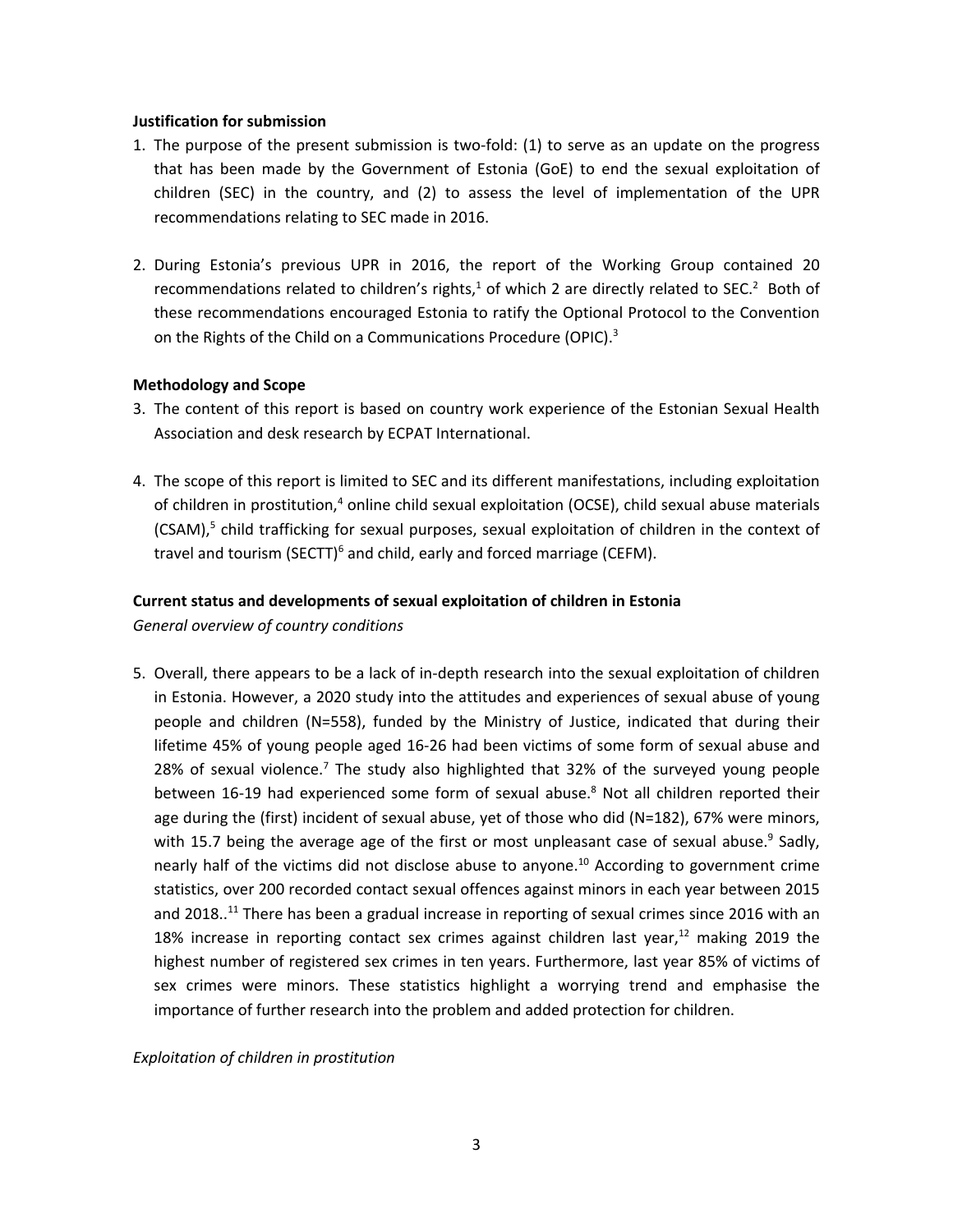6. There is <sup>a</sup> lack of research and publicly available information on the exploitation of children in prostitution in Estonia. The offence of influencing <sup>a</sup> child to prostitute was reported 67 times in 2017, 28 times in 2018, and 32 times in 2019. $^{13}$  In 2017, 35 cases of buying sex from a minor were reported.<sup>14</sup> The negotiations for buying sex from minors were carried out online commonly *via* Facebook and Flirtic, and many meetings took place in hotels. 15

# *Online child sexual exploitation*

- 7. As of 2018, there were around 145.4 mobile cellular subscriptions per 100 inhabitants $^{16}$  and 89.3% of people using the Internet within Estonia<sup>17</sup>
- 8.A recent study evidenced an apparent increase in online sexual abuse, with 45% of participants reported being sexually abused online during the past year compared to data collected five years prior, which revealed 20% having such experiences.<sup>18</sup> Further, 20% of respondents had been asked about intimate sexual experiences and 25% had been asked to send sexual pictures over the Internet against their will.<sup>19</sup> Finally, 20% of the surveyed young people had received unsolicited requests to meet in real life for sexual purposes.<sup>20</sup> Whilst this study does not focus solely on children, it serves to highlight <sup>a</sup> worrying trend of young people being vulnerable to OCSE within Estonia.
- 9. The 2018 national crime statistics report provides that in 60% of human trafficking cases, the victim is contacted via social media, and 28% of registered sex crimes are perpetrated online.<sup>21</sup>
- 10. Some examples of OCSE crimes in Estonia include sexual extortion (blackmailing children into producing CSEM), offering them money, alcohol, or food in return for producing CSEM, grooming children to engage in 'online sex,' live-streaming sexual exploitation, or even meeting in person.<sup>22</sup> Another common scheme is telling children, mostly girls, they may get an acting or <sup>a</sup> modelling job, soliciting them to produce CSEM, or meet with the so-called 'agent' and allow them to take photos or videos.<sup>23</sup> A common approach to groom boys is focusing on victim'<sup>s</sup> interests (e.g., gaming, programming, sports); social media and gaming platforms are particularly feasible platforms for such concerns. 24

# *Sale and trafficking of children for sexual purposes*

- 11. According to the 2018 trafficking report by The Group of Experts on Action against Trafficking in Human Beings (GRETA), Estonia is <sup>a</sup> source, transit and destination country for trafficking.<sup>25</sup> Finland, Ireland, the UK and Cyprus were all identified as principal destination countries for victims of trafficking in Estonia.<sup>26</sup> In recent years, Estonia has increasingly become a destination country for victims of trafficking.<sup>27</sup>
- 12. In the years 2015-2016, Estonia had the highest proportion of child victims of trafficking of all European Union member states (83%).<sup>28</sup> Like sexual crimes, most reported human trafficking crimes in Estonia are committed against minors, namely, in 2017 more than 70% of trafficking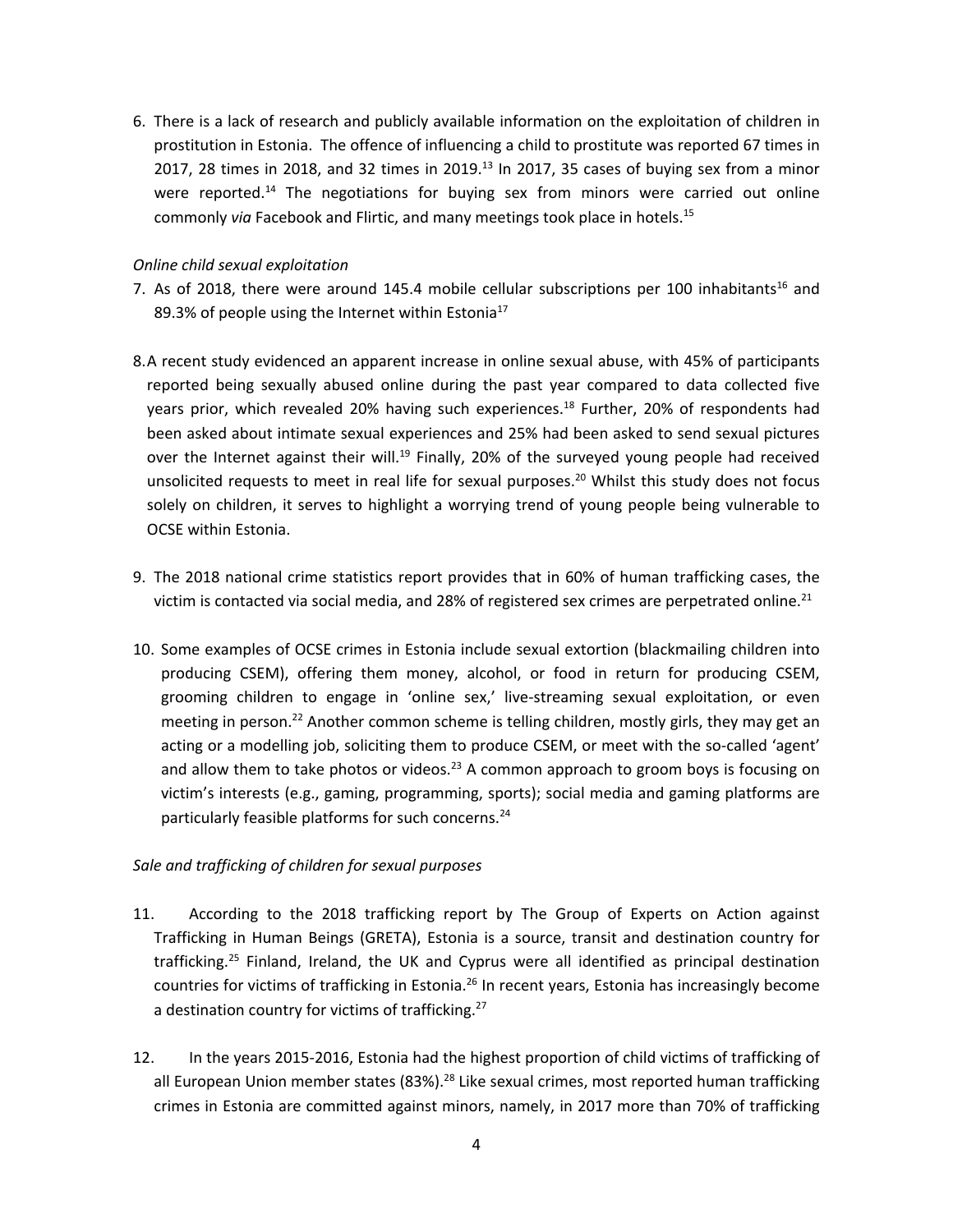victims were minors aged 3-17.<sup>29</sup> There were 32 registered crimes relating to the trafficking of minors in 2019 and 28 in 2018.<sup>30</sup> Encouragingly, these numbers have seen a significant decline from 67 in 2017 and 59 in 2016.<sup>31</sup> However, a particular point of concern is that all crimes relating to the trafficking of children in 2019 were sexual in nature.<sup>32</sup> Although the low numbers reported mean that these statistics cannot be relied upon to provide <sup>a</sup> full and accurate account of the situation, they still highlight <sup>a</sup> worrying trend of child trafficking in Estonia.

13. The registered criminal cases from 2017 showed that, in exchange for sexual services, children were offered new cell phones, cigarettes, <sup>a</sup> job as <sup>a</sup> dancer at <sup>a</sup> club, unlimited access to alcohol, <sup>a</sup> possibility of 'gentlemen' to spend money on them; also, to start <sup>a</sup> secretary job with an additional obligation to provide sexual services. On average children were offered 5 to 50 euros, but in certain instances a monthly 'salary' of 500 euros was offered.<sup>33</sup>

# *Sexual exploitation of children in travel and tourism*

- 14. In 2019, 3.78 million domestic and international tourists stayed overnight in one of Estonia's accommodation options, a figure that represented a new record for the  $10<sup>th</sup>$ consecutive year.<sup>34</sup> Whilst there has been no research into the sexual exploitation of children in <sup>a</sup> travel and tourism context carried out in Estonia, making it difficult to assess the true extent and scope of the problem, it is clear that the consistent rise in tourism within the country could possibly leave children vulnerable to sexual exploitation.
- 15. Only 9 travel and tours operators with operations in Estonia, including hotels and associations, have signed the Code of Conduct for the Protection of Children from Sexual Exploitation in Travel and Tourism which aims to protect children from sexual abuse in travel and tourism.<sup>35</sup> Currently there are no companies based in Estonia that are signatories of The Code..

# *Child, early and forced marriage*

16. There is also lack of information and data surrounding CEFM in Estonia. The Committee on the Rights of the Child indicated, in its 2017 report on Estonia, that in 2015 and 2016 there were 5 registered cases of child marriage within the country.<sup>36</sup> Girls Not Brides have indicated that gender inequality and <sup>a</sup> belief that women and girls are inferior to men and boys may be drivers of CEFM in Estonia. $^{37}$  Given that the law allows for children over 15 to be married in some circumstances (as discussed below), it is important that more research is carried out in order to gain <sup>a</sup> true perspective of the problem.

# **Legislative framework on prohibition of sexual exploitation**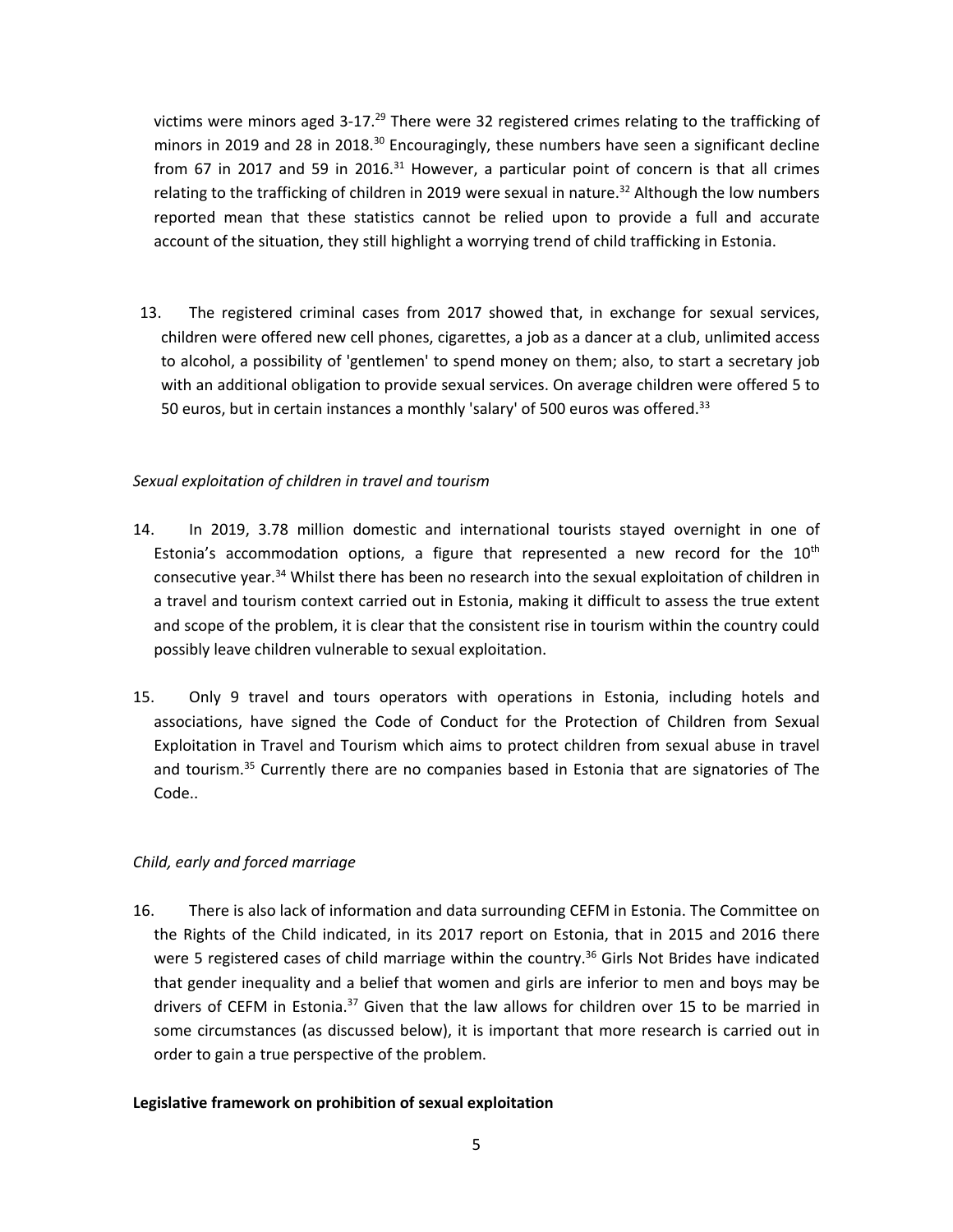- 17. The age of sexual consent (statutory rape) is set at 14 under the Penal Code.<sup>38</sup> Therefore, engaging in sexual intercourse or other acts of sexual nature with <sup>a</sup> child below 14 is punishable by up to 5 years of imprisonment.<sup>39</sup>
- 18. Article 147 formulates the legal age of incapacity to comprehend acts of sexual nature or sexual behaviour as <sup>a</sup> person less than ten years. 40 This means that engaging in sexual intercourse or other acts of sexual nature with <sup>a</sup> child less than ten years is always considered exploitative, and therefore is considered <sup>a</sup> crime of rape. The Supreme Court of Estonia has further expressed that this Article does mean to imply that children age ten and above may automatically be considered as capable of comprehension. The Court stated that with children of 10-to-13-years the ability of comprehension must be determined individually in every case considering the particularities of that specific case. 41
- 19. If an adult engages in sexual intercourse or commission of acts of sexual nature with <sup>a</sup> child under the age of 18 "by taking advantage of the dependency of the victim on the offender or with abuse of influence or confidence but without using force", when legal elements of rape are not met, they will be punished with imprisonment of between 2 and 8 years.<sup>42</sup> There is no provision for <sup>a</sup> close in age exemption under Estonian law.

# *Exploitation of children in prostitution*

- 20. The act of engaging in prostitution is not illegal under Estonian law. However, the Penal Code criminalises certain acts related to prostitution, such as, organising <sup>a</sup> meeting between <sup>a</sup> person engaged in prostitution with <sup>a</sup> client, owning, managing or renting premises for keeping a brothel or influencing a person to cause him/her to engage in prostitution.<sup>43</sup> Further, knowingly aiding prostitution is considered as an offence. 44 These offences do not carry heavier penalties when committed against children.
- 21. Offering money or some other benefit for sexual intercourse or other sexual acts to <sup>a</sup> minor is illegal under the Penal Code.<sup>45</sup> Perpetrators will face imprisonment of up to 3 years if found guilty of this offence.<sup>46</sup> In addition, the exploitation of minors in prostitution is considered under the human trafficking of minors offence. 47 This provision highlights that anyone found guilty of influencing <sup>a</sup> child under 18 in order to cause the victim to commence or continue in prostitution, will be punished with imprisonment of between 2 and 10 years.<sup>48</sup> Whether or not this influence was exercised for the purpose of economic benefits is immaterial in determining guilt. 49

# *Online child sexual exploitation (OCSE) and child sexual abuse materials (CSAM)*

22. Under article 178 of the Penal Code the "manufacture, acquisition or storing, handing over, displaying or making available to another person in any other manner of pictures, writings or other works or reproductions of works depicting <sup>a</sup> person of less than eighteen years of age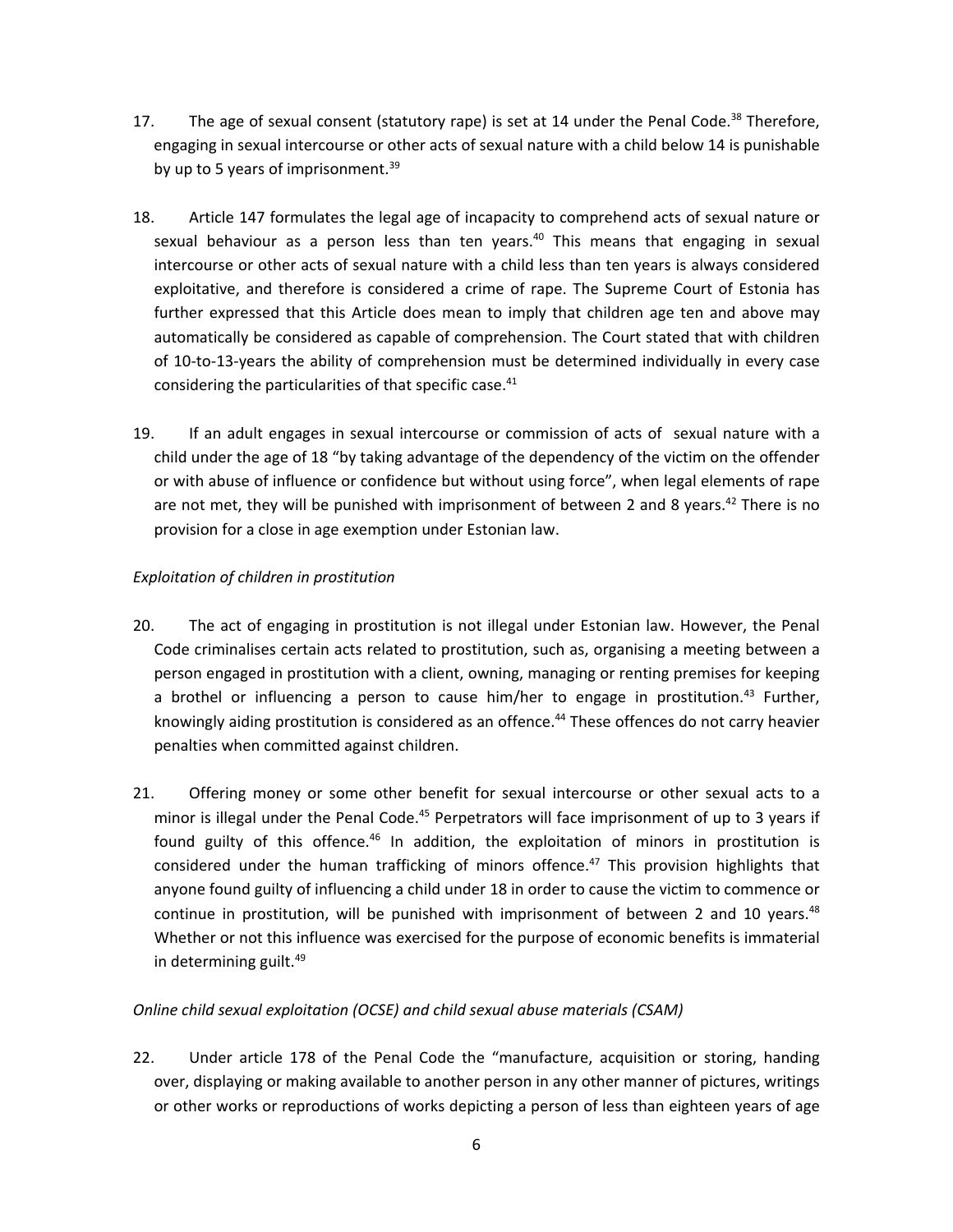in <sup>a</sup> pornographic situation, or <sup>a</sup> person of less than fourteen years of age in <sup>a</sup> pornographic or erotic situation", is illegal and punishable with a fine or up to 3 years imprisonment.<sup>5051</sup>

- 23. Furthermore, knowingly requesting access to "child pornography" or knowingly watching <sup>a</sup> pornographic performance involving children under 18 in <sup>a</sup> pornographic situation or children under 14 in <sup>a</sup> pornographic or erotic situation carries <sup>a</sup> punishment of <sup>a</sup> fine or up to 2 years imprisonment.<sup>52</sup> In addition, under the human trafficking of minors offence, it is illegal to influence a child under 18 to engage in pornographic performances or works.<sup>53</sup> Unfortunately, Estonian legislation does not provide <sup>a</sup> definition for CSAM, therefore leaving ambiguity as to what may constitute an offence. Further, prohibited acts related to CSAM do not explicitly cover all offences that are committed in an online environment.
- 24. Under article 178<sup>1</sup> of the Penal Code it is illegal to make a proposal for meeting, conclude an agreement to meet or perform an act preparing the meeting with <sup>a</sup> child for the purpose of committing a sexual offence.<sup>54</sup> Whilst this provision covers all children under 14, only those between 14-18 who are not capable of comprehending the situation will be covered,<sup>55</sup> thereby not affording the same level of protection to all children. Although this provision broadly covers grooming offences, it does not explicitly refer to offences committed in an online environment.
- 25. It is illegal to hand over, display or make available pornographic works or reproductions thereof, to children below 14 years of age.<sup>56</sup> Moreover, showing children of this age sexual abuse, engaging in sexual intercourse in their presence or knowingly sexually enticing them in any other manner is criminalised.<sup>57</sup> These offences will be punished by a fine or up to 3 years imprisonment.<sup>58</sup> Unfortunately, children aged between 14-18 are not protected from such offences.
- 26. Under the Act to Regulate Dissemination of Works which Contain Pornography or Promote Violence or Cruelty it is illegal to disseminate or exhibit to minors any works which contain pornography. 59
- 27. Finally, if an Internet Service Provider becomes aware of illegal activity it must act to remove or disable access to this information.<sup>60</sup> Further, "service providers are required to promptly inform the competent supervisory authorities of alleged illegal activities undertaken or information provided by recipients of their services".<sup>61</sup>

*Sale and trafficking of children for sexual purposes*

28. The trafficking of minors is contained as an offence under article 175 of the Penal Code.<sup>6263</sup> Further, in compliance with article 3 (c) of the Palermo Protocol, the means required for the trafficking of adults i.e. the "deprivation of liberty, violence, deceit, threatening to cause damage, by taking advantage of dependence on another person, helpless or vulnerable situation of the person",<sup>64</sup> is not required to constitute an offence under Estonian law.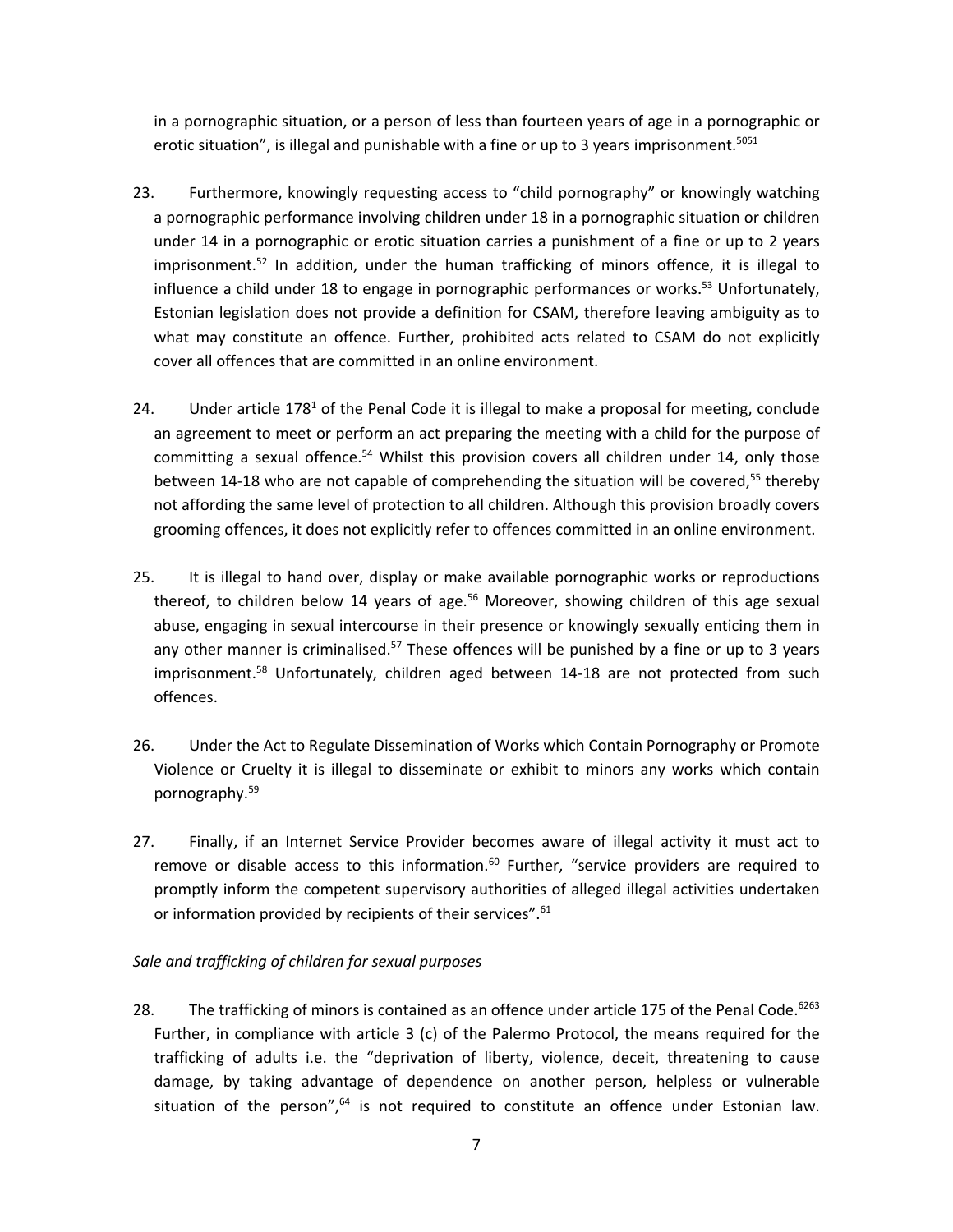However, if one of these means is employed in trafficking <sup>a</sup> child under 18, the punishment will be increased to between 3 and 15 years imprisonment, as per article 133 of the Penal Code.<sup>65</sup> The movement or displacement of <sup>a</sup> child is not required in order to constitute <sup>a</sup> trafficking offence.

- 29. The "transportation, delivery, escorting, acceptance, concealment or accommodation" without prior authorisation of a trafficked person is prohibited under article 133 $^{1.66}\,$  Moreover, it is an offence to "buy sex from him/her" or aid his/her forced acts in any way.<sup>67</sup> Carrying out these offences against children under 18 is considered as an aggravated penalty, with <sup>a</sup> punishment of between 2 and 10 years imprisonment.<sup>68</sup>
- 30. The selling and buying of children is prohibited as <sup>a</sup> separate offence under the Penal Code,.<sup>69</sup> However, the legislation regarding the sale and trafficking of children does not explicitly cover offences within and outside of the national territory.

# *Sexual exploitation of children in travel and tourism*

31. There are no provisions under the Estonian legislation that explicitly prohibit SECTT. However, "legal persons" can be found guilty of all the offences relating to the sexual exploitation of children that are contained under the Penal Code. This means that companies working in <sup>a</sup> travel and tourism context could be found guilty of crimes relating to SECTT. However, during the course of this research it has not been possible to find any examples of this happening in practice.

# *Child, early and forced marriage*

- 32. The minimum age of marriage is set at 18 under article 1 of the Family Law Act. However, the courts may "extend the active legal capacity" of children over 15 in order to allow them to marry.<sup>70</sup> Whilst the Family Law Act does not specify under what conditions the court would do so, the General Part of the Civil Code Act states that active legal capacity of <sup>a</sup> child aged 15 or over may be extended if it is in the interests of the minor and his/her level of development permits it.<sup>71,72</sup>
- 33. Whilst the forced marriage of <sup>a</sup> child is not considered as <sup>a</sup> separate offence under Estonian law, it is considered under the human trafficking of minors provision.<sup>73</sup> Therefore, influencing <sup>a</sup> child under 18 in order to cause him to marry against his/her will is criminalised with a punishment of between 2 and 20 years imprisonment.<sup>74</sup>

# *Extraterritorial jurisdiction and extradition*

34. In terms of extraterritorial jurisdiction, the principle of double criminality applies under Estonian law. Therefore, under the Penal Code, criminal jurisdiction will apply to acts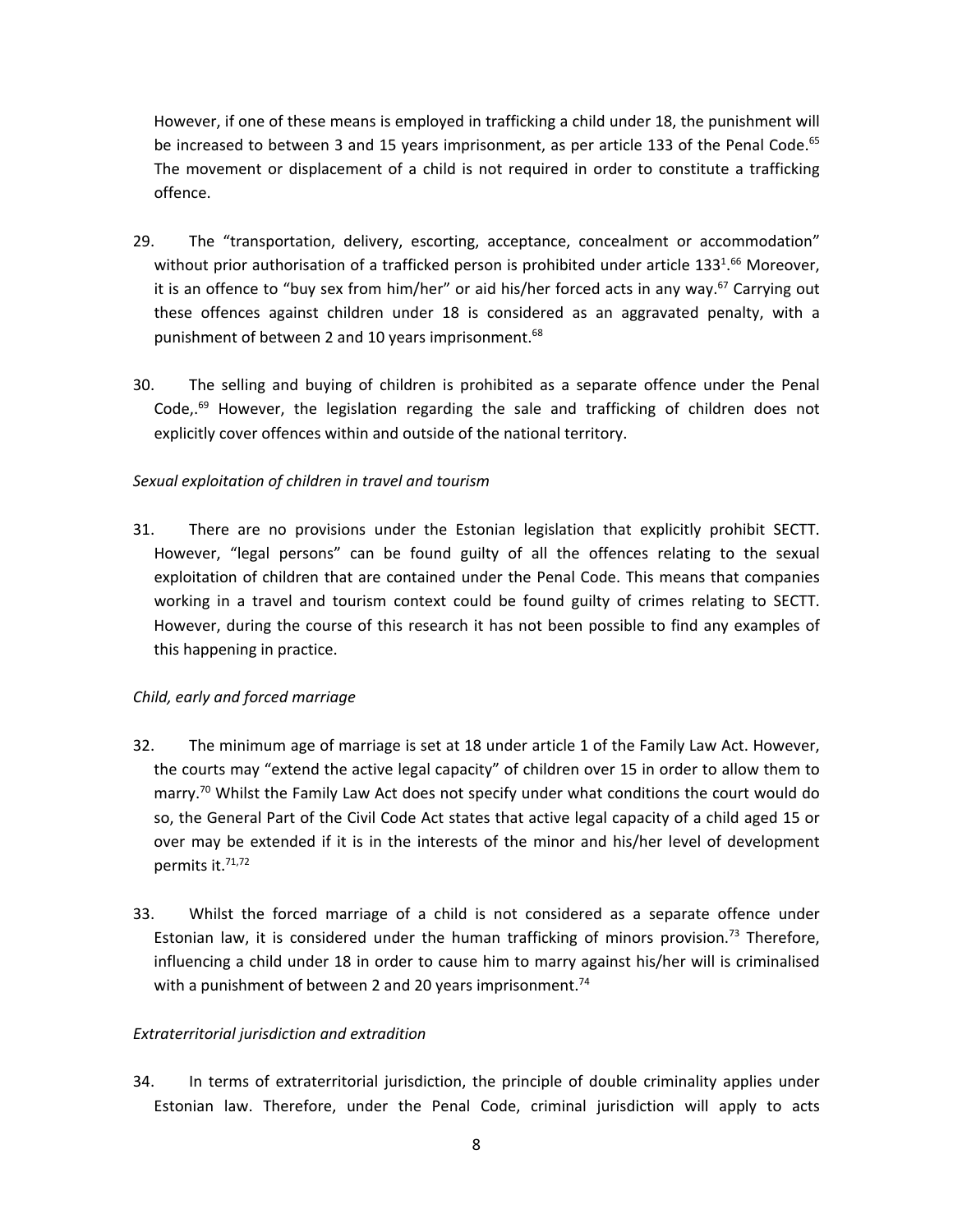committed outside the territory of Estonia only when they are considered as an offence in Estonia and within the territory in which they were carried out, or if there is no applicable penal power wherever the offence has been committed.<sup>75</sup> Further, the penal law will only be applicable where: the act was committed against <sup>a</sup> citizen of Estonia or <sup>a</sup> legal person registered in Estonia, the offender is <sup>a</sup> citizen of Estonia or has become one after carrying out the offence or the offender is <sup>a</sup> foreigner who has been detained in Estonia but not extradited.<sup>76</sup> However, an exception to this rule exists whereby, regardless of the law of the territory in which the crime was committed, the criminal jurisdiction will apply to any acts committed outside of Estonia if it is punishable under international obligations binding on Estonia. 77

35. Under the Code of Criminal Procedure, <sup>a</sup> person is admissible for extradition if the requesting State issues an arrest warrant for prosecution or if <sup>a</sup> person has been sentenced to imprisonment in the requesting State.<sup>78</sup> Furthermore, the principle of double criminality applies, meaning that the extradition will only be granted when the perpetrator is accused of <sup>a</sup> crime that is punishable by at least one year of imprisonment in both Estonia and the requesting State.<sup>79</sup> This would not cover all crimes related to SEC, considering that offences related to CSAM and grooming carry <sup>a</sup> minimum sentence of <sup>a</sup> fine.

### **Recommendations to the Government of Estonia**

- 1. Adopt <sup>a</sup> definition of child sexual abuse material in line with Article 2(c) of the OPSC;
- **2.** Amend article 178<sup>1</sup> of the Penal Code to explicitly criminalise online grooming and offer the same level of protection to children of all ages;
- 3. Adopt specific legal provisions to criminalise the sexual exploitation of children in travel and tourism;
- 4. Establish 18 as the legal age of marriage without any possible exception;
- 5. Remove the double criminality requirement in provisions relating to extraterritoriality and extradition;
- 6. Ratify the Optional Protocol to the Convention on the Rights of the Child on <sup>a</sup> communications procedure.

#### **Implementation**

*National policies and programmes*

36. The main policy related to the sexual exploitation of children in Estonia is the Strategy for Preventing Violence 2015-2020. This strategy covers, among other things, human trafficking, sexual violence and the sexual abuse of children.<sup>80</sup> One of the main impact indicators for the strategies´ overall goal of reducing violence is the reduction in the proportion of children falling victim to sexual abuse.<sup>81</sup> However, the strategy has a wide-ranging focus on many forms of violence against all types of victims, not only children. Furthermore, the strategy does not contain specific goals related to the different manifestations of SEC, instead focusing more broadly on child sexual abuse or human trafficking in persons.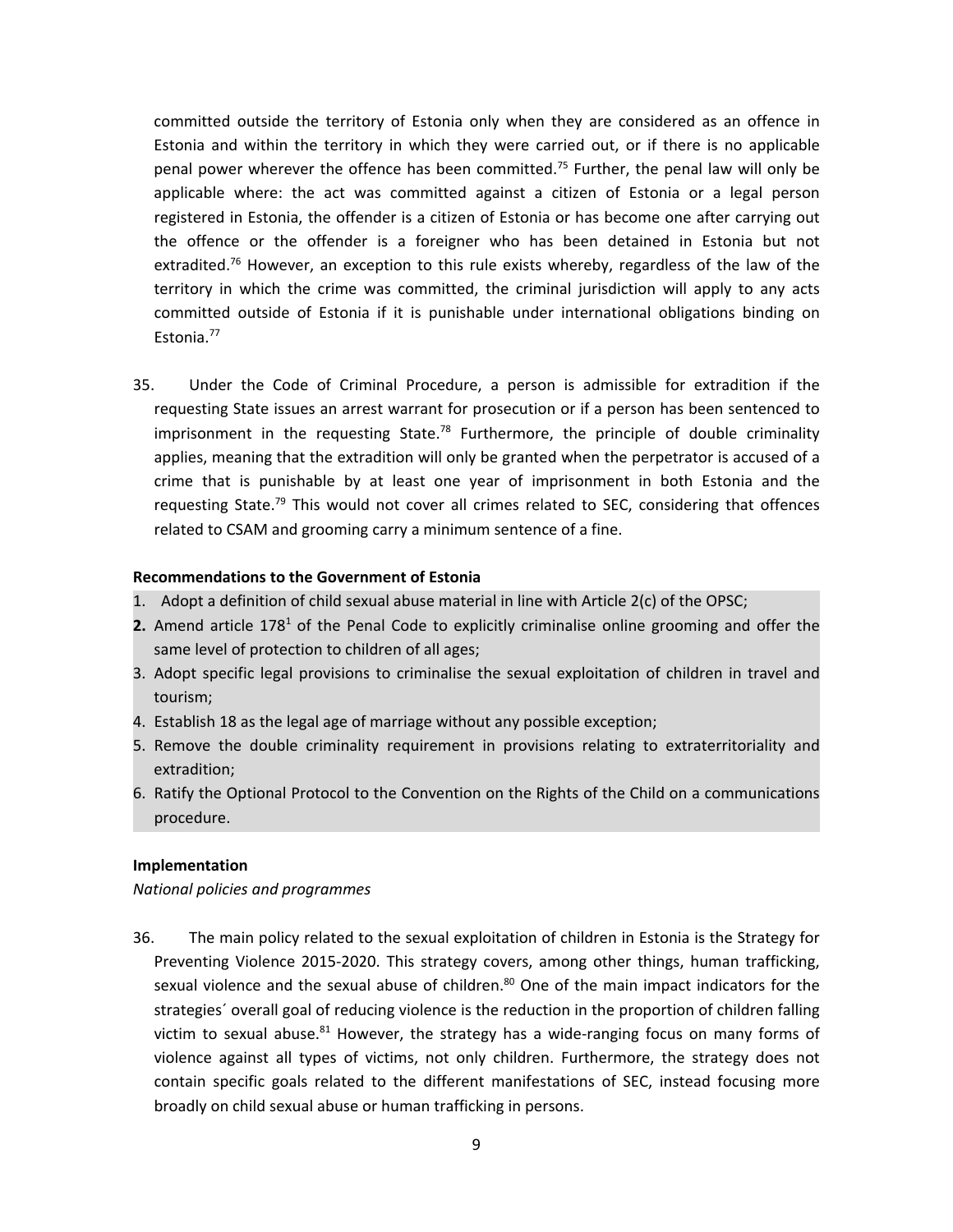- 37. The overall coordination for the Strategy for Preventing Violence 2015-2020 is overseen by the Ministry of Justice.<sup>82</sup> There are seven government ministries responsible for its implementation, as well as local government, NGOs, healthcare and education institutions.<sup>83</sup> In order to assess the effectiveness of the Strategy, annual reports were to be carried out, as well as an interim report in 2018 and a final report upon its completion.<sup>84</sup> The total cost predicted for the implementation of the strategy was 14 million euros.<sup>85</sup> The implementation report for the Strategy for Preventing Violence 2015-2020 contains further details on specific targets relating to SEC. It provides that 300 vocational and high school students will receive training on human trafficking and sexual exploitation each year and that teachers will be provided with information, training and support materials for the prevention of child sexual abuse.<sup>86</sup> However, there has only been one evaluation report, for this strategy, that has been made publicly available. The report, from 2015, indicates that, in that year, 318 students participated in 19 lectures on human trafficking and sexual exploitation.<sup>87</sup>
- 38. The action plan of the Government of Estonia for 2019-2023 list one of its priorities combatting human trafficking and child sexual abuse. Some of the specific actions include creating <sup>a</sup> sex offenders registry, capacity building and development of Children's House service, more effort on awareness raising and prevention related to human trafficking, developing services to help child victims of sexual and phsycical abuse, and victims of human trafficking.<sup>88</sup>
- 39. In terms of trafficking, the Criminal Policy Department of the Ministry of Justice fulfils the role of National Coordinator of Action against Trafficking.<sup>89</sup> Its duties include ensuring the efficient implementation of anti-trafficking policies, analysing crime data and reporting to international organisations.<sup>90</sup> Furthermore, the National Coordination network, open to organisations involved in the fight against human trafficking, meets twice <sup>a</sup> year to coordinate anti trafficking efforts.<sup>91</sup> However, these bodies are aimed at tackling human trafficking as a whole and do not appear to have <sup>a</sup> particular focus on the trafficking of children for sexual purposes.

### **Recommendations to the Government of Estonia**

- 7. Adopt <sup>a</sup> specific national action plan to end the sexual exploitation of children (SEC) or at least make sure to integrate all manifestations of SEC in the future national action plans pertaining to children'<sup>s</sup> rights;
- 8. Ensure accountability by making all evaluation reports on the Strategy for Preventing Violence 2015-2020 and any future plans publicly available;
- 9. Conduct <sup>a</sup> nationwide assessment on the scope and characteristics of all SEC manifestations to develop evidence-based policies and strategies; and consider establishing <sup>a</sup> dedicated mechanism to collect disaggregated data on SEC.

*International cooperation*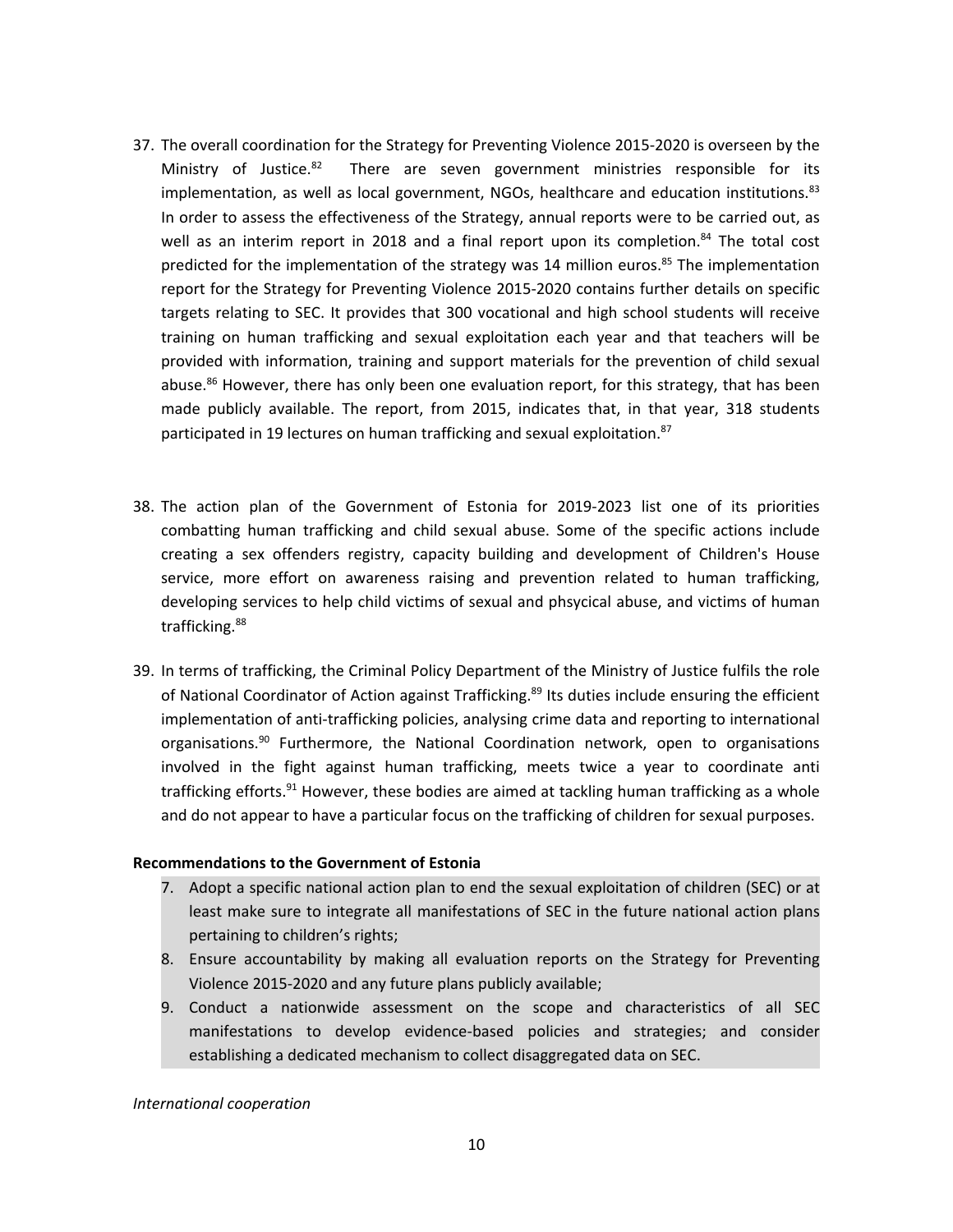- 40. The principle legislation providing for international cooperation on criminal matters is the Code of Criminal Procedure. It provides that the Ministry of Justice will consider all requests for mutual assistance in criminal matters, $92$  unless it contravenes the interests of Estonia, is in conflict with principles of Estonian law or seeks to punish <sup>a</sup> person on account of his or her race, nationality or religious or political beliefs.<sup>93</sup>
- 41. Estonia has committed to achieving the Sustainable Development Goals 2030 and submitted its Voluntary National Review in 2020. Whilst this review mentions certain aspects of SEC, it focuses mainly on support services offered by NGOs to victims of sexual abuse and does not address actions to tackle SEC in each of its manifestations. $^{94}$
- 42. Estonia has not yet ratified the Optional Protocol on the Rights of the Child on <sup>a</sup> communications procedure.

# **Prevention, awareness and education**

- 43. Whilst the Government of Estonia has not created <sup>a</sup> publicly accessible sex offenders register, the Criminal Database Act creates <sup>a</sup> public register that records information relating to all crimes committed.<sup>95</sup> Moreover, all perpetrators who have been convicted of sexual offences involving children are restricted from working as child protection officials or in any role that works with children.<sup>96</sup> The onus is on the employer to request information from the Criminal Database about whether a person has committed a sex crime against children.<sup>97</sup> The Government of Estonia does not provide that the authorities enforce international travel restrictions on nationals that were convicted of sexual offences against children, nor that they consistently deny entry to foreign child sex offenders.
- 44. On 18<sup>th</sup> November 2019, to mark anti-child sexual abuse day, the Estonian government published information, to both parents and children, about signs of sexual abuse and help options.<sup>98</sup> The government has also taken part in the Council of Europe "Start to Talk" campaign which focuses on child sexual abuse in sport and calls on government agencies and sports organisations to take extra precautions to further protect children.<sup>99</sup>
- 45. The Estonian Safer Internet Centre organises awareness raising events and campaigns, distributes materials to children, teachers and parents and promotes safety in the online environment.<sup>100</sup> However, none of the materials currently posted on the Centre's website relate directly to CSAM or SEC more generally. The campaign "Say No" was posted under the 'Vihjeliin' service, aiming to promote awareness against online sexual coercion and extortion of children.<sup>101</sup> In 2018, the Estonian Sexual Health Association launched a campaign against sexual violence. The campaign, aimed at young people, focuses on how to spot sexual violence and what to do if you have experienced it.<sup>102</sup>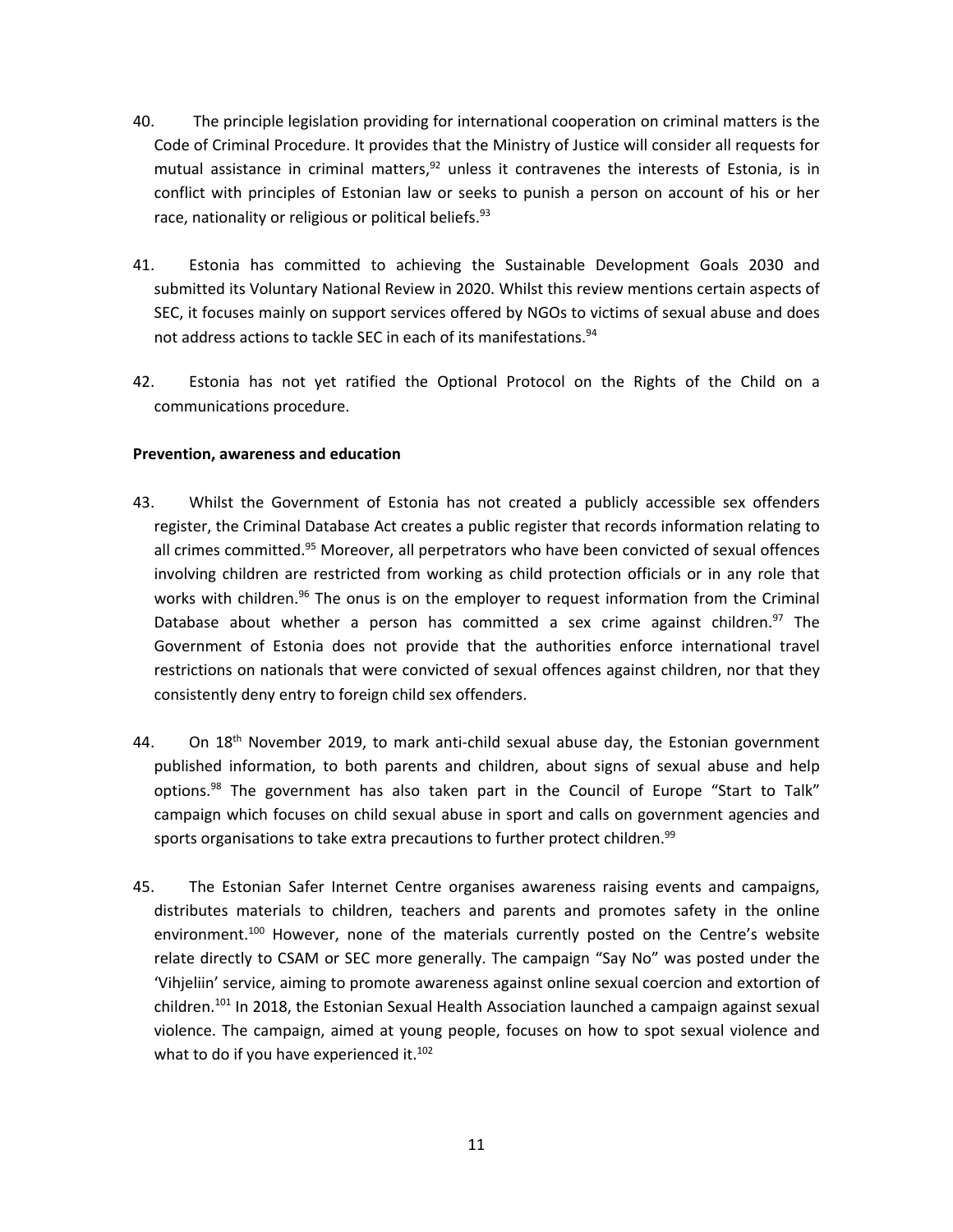46. Regarding trafficking, the government carried out the "1 life" campaign in 2017, aimed at raising awareness of trafficking for the purpose of labour exploitation, sexual exploitation and using children for criminal acts.<sup>103</sup> The part of the campaign targeting sexual exploitation did not focus on children and instead was aimed at sex workers and those purchasing sexual services.<sup>104</sup> It is unclear whether the campaign related to using children for the commission of criminal acts included the trafficking of children for sexual purposes. Lastly, the government has established an agreement with the Estonian National Television that stipulates they will include information on trafficking, violence and sexual exploitation during children'<sup>s</sup> TV programmes. 105

#### **Recommendations to the Government of Estonia**

- C Allocate enough funding to raise public awareness about all SEC manifestations, specifically among vulnerable groups, citizens and visitors;
- Enforce restrictions on the movement of nationals who have been convicted of sexual offences against children and enable authorities to deny access to foreign child sex offenders;
- Support genuine participation of children and young people in planning prevention and educational activities related to the SEC;
- Support cooperation between different stakeholders on the field, particularly with NGOs;
- c Incorporate addressing issues related to SEC into the national curriculum, including the development of an <sup>e</sup> learning course for children, young people, parents, teachers, and other relevant stakeholders;
- Engage with the private sector in promoting the creation of ethical standards aimed at contributing to the prevention and reporting of SEC.

### **Protection**

#### *National complaint mechanisms*

- 47. Investigative bodies and Prosecutors' Offices are required to conduct criminal proceedings when facts referring to a criminal offence become evident and therefore a victim's complaint is not required to initiate proceedings.<sup>106</sup>
- 48. Under the Child Protection Act, it is mandatory for anyone with knowledge of <sup>a</sup> child in need of assistance to notify the government or national child helpline service.<sup>107</sup> A child in need of assistance is any "child whose well-being is threatened or in the case of whom doubt has arisen concerning his or her abuse, neglect or any other situation violating the rights of the child".<sup>108</sup>
- 49. Estonia has <sup>a</sup> 24/7, free national child helpline available on the number 116111. The helpline can be utilised by both children and adults to report incidents or gain advice on <sup>a</sup> range of topics including, among other things, the sexual abuse of children.<sup>109</sup> The latest available information indicates that the helpline was contacted 6580 times in 2018. $^{\rm 110}$  However, the statistics are not disaggregated and so it is unclear how many of these calls were made by children or how many related directly to SEC. The Estonian Union for Child Welfare operates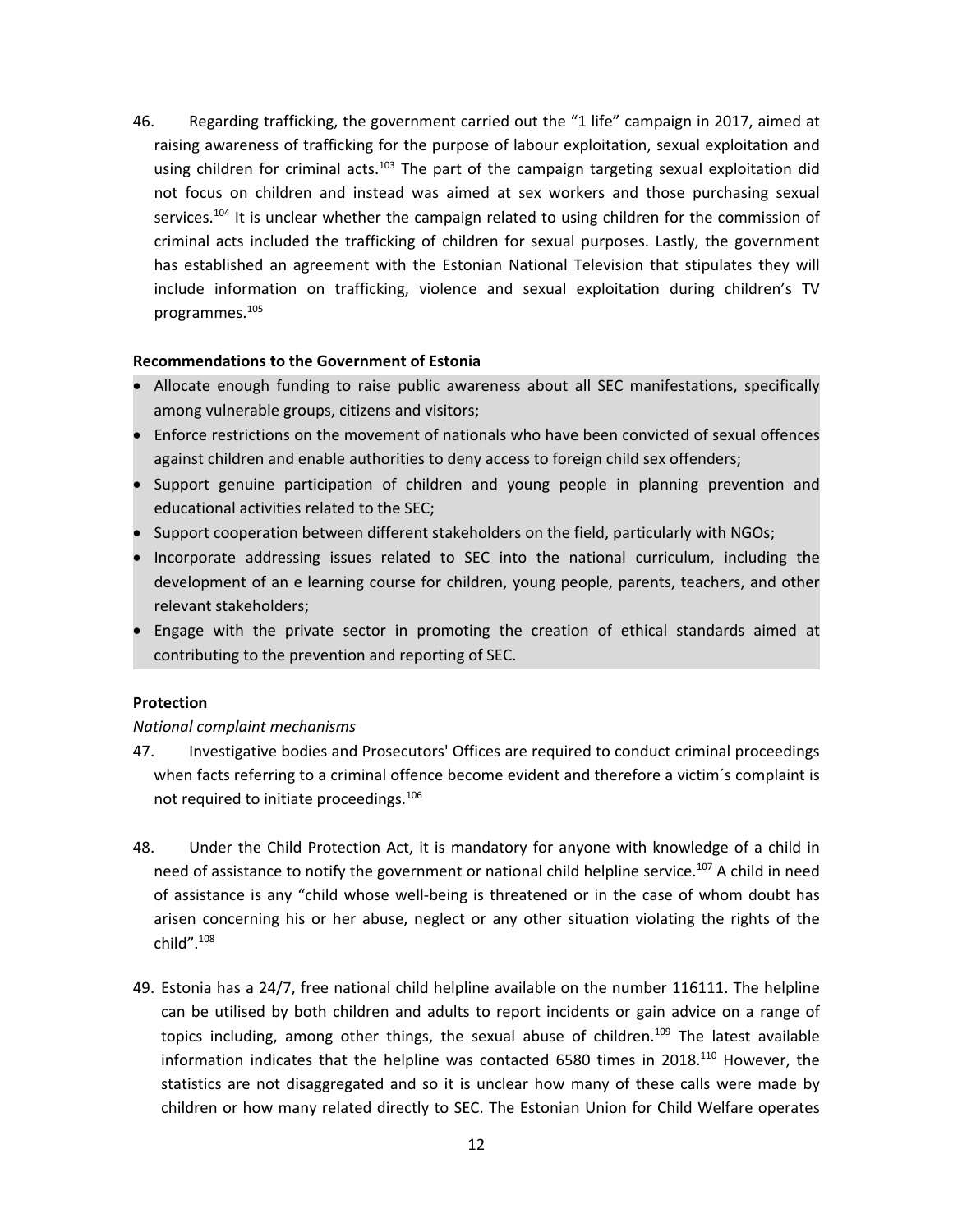the 'Vihjeliin' online service, through which illegal online conduct concerning sexual abuse, exploitation or trafficking can be reported anonymously.<sup>111</sup> The Estonian Union for Child Welfare operates in accordance with <sup>a</sup> number of actors, including law enforcement, ISPs and other NGOs in order to try and prevent such material being distributed.<sup>112</sup> The 'Vihjeliin' service is also part of the INHOPE and INSAFE international networks.<sup>113</sup> The most recently published statistics indicate that, in the second half of 2019, the service received 98 reports of CSAM, rising from 33 in the first half of the year.<sup>114</sup> Children in need of assistance may also be reported to a local authority, directly to Children's House or online to a web constable.<sup>115</sup>

50. Finally, the NGO Living for Tomorrow offers <sup>a</sup> free helpline offering support services relating to trafficking.<sup>116</sup> Callers can receive legal advice, referral to the relevant authorities or advice on how to avoid becoming a victim of trafficking.<sup>117</sup> This helpline is available to people of all ages and in 2018, only 1% of callers were under  $18.^{118}$  This is a worryingly low percentage considering the high proportion of children identified as trafficking victims within the country.

### *Child sensitive justice*

- 51. Under the Code of Criminal Procedure it is established that the body conducting proceedings may involve <sup>a</sup> child protection officer, social worker, teacher or psychologist in hearings that involve a child witness.<sup>119</sup> Further, when the child is under ten years old or under 14 years old and has been <sup>a</sup> victim of sexual abuse, the use of one such official is mandatory and their hearing will be video recorded if the intention is to use the hearing as evidence.<sup>120</sup> Children have special treatment protection in criminal proceedings. When minors are parties of criminal proceedings, the Court usually declares hearings private.<sup>121</sup> The Court may also provide anonymity to protect the victim.<sup>122</sup> Special forensic interviewing practices have been developed and are widely employed in Estonia when minors are part of criminal proceedings, particularly in case of sex crimes. 123 Lastly, children under 14 must not be cross examined and instead may be questioned by one of the officials, as mentioned above, with the permission of the judge.<sup>124</sup> The State's Attorneys' Office has developed <sup>a</sup> best practice guideline for sensitive treatment of victims in criminal proceedings. 125
- 52. In the 2018 report by GRETA, it was noted that whilst child friendly facilities for interviewing child victims or witnesses existed throughout Estonia, they were rarely used in trafficking cases as the victim was usually over 14.<sup>126</sup> Furthermore, NGOs informed that child victims of trafficking who were over 14 were not provided with <sup>a</sup> child protection specialist, psychologist or legal representation.<sup>127</sup> Although this report relates specifically to trafficking, it highlights a worrying trend of providing unequal protection to children aged over 14.
	- 53. The Ministry of Justice has developed some child-friendly materials to help prepare children for court proceedings by explaining the process, their rights and possibilities for additional help or resources.<sup>128</sup>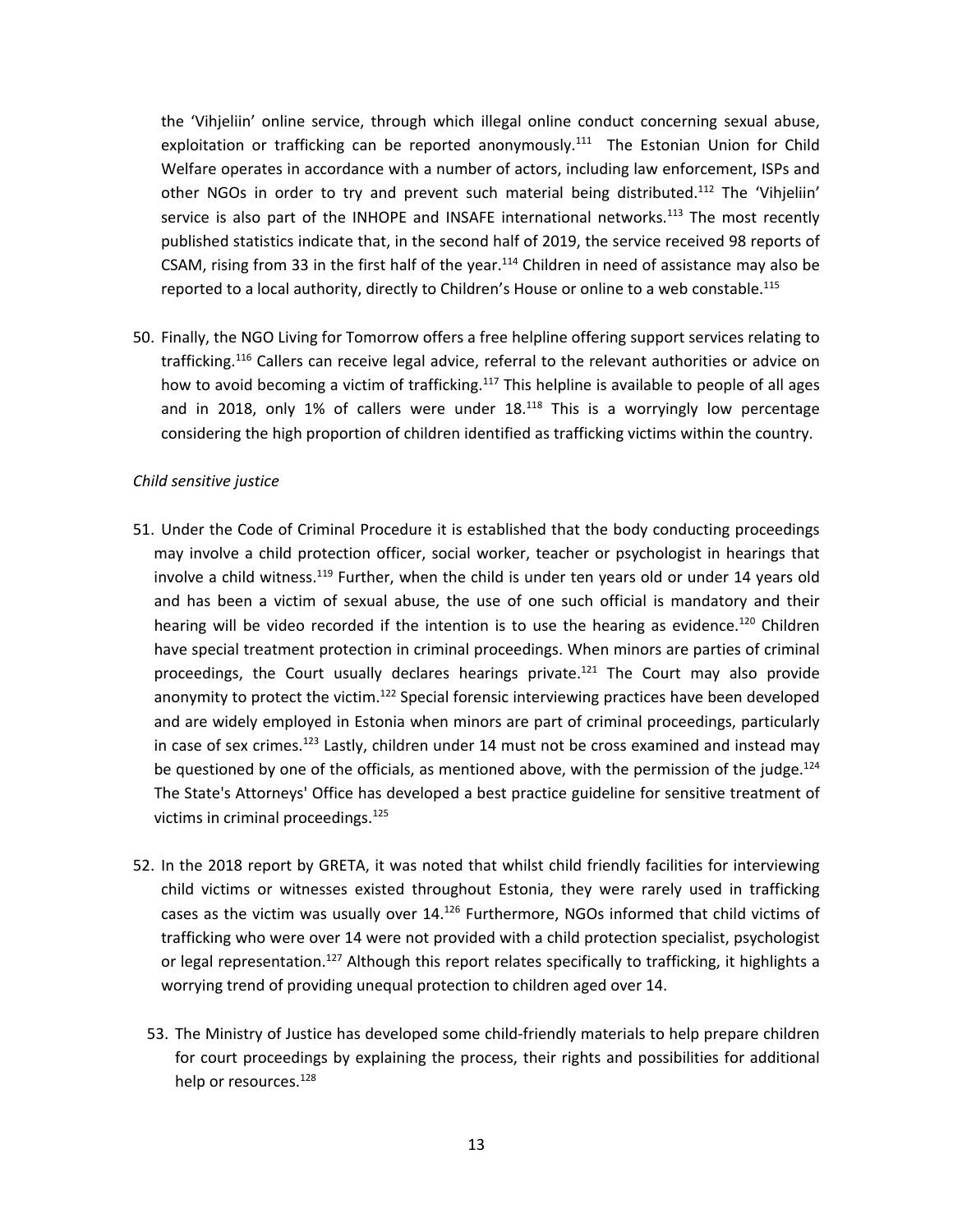#### *Access to recovery and reintegration*

- 54. Access to victim support services is guaranteed to child victims under the Victim Support Act, which has a particular focus on victims of human trafficking and sexually abused minors.<sup>129</sup> Under the Act, <sup>a</sup> sexually abused minor will be considered as any child who has been <sup>a</sup> victim of any of the SEC related offences covered in this report.<sup>130</sup> The Act provides that victims will have access to: accommodation, catering, health services, psychological assistance, translation and interpretation services and other services necessary for the physical and psycho-social rehabilitation of victims.<sup>131</sup>
- 55. Estonia currently has three Children'<sup>s</sup> Houses run by the Social Insurance Board of Estonia.<sup>132</sup> Children's Houses operate following the Icelandic Barnahus model, which aims to reform the adverse responses the justice system often has towards child victims of violence and abuse.<sup>133</sup>
- 56. In terms of trafficking, the NGO SOS Children'<sup>s</sup> Villages is contracted by the Social Insurance Board through a public tender to provide substitute home services to child victims.<sup>134</sup> Whilst the NGO has capacity to house seven child victims of trafficking, it only receives sufficient funding to cover five.<sup>135</sup> GRETA noted in its 2018 report that authorities planned to move all support services to child victims of trafficking to the Children's Houses by 2020.<sup>136</sup> In the course of this research it has not been possible to verify whether this has already taken effect.
- 57. In 2019 <sup>a</sup> manual for identifying victims of human trafficking and referring them to the right services was compiled.<sup>137</sup> When assisting underage victims of trafficking, special focus is on ensuring <sup>a</sup> safe and child-friendly environment from the first contact; therefore, children should be exposed to as few specialists as possible. The SIB specialist decides the most suitable intervention for the child. If it is not in the child's best interest to offer them services with other children, the specialist might send the child to services meant for (adult) victims of trafficking.<sup>138</sup> Children may also be provided safe housing by temporary substitute home service or letting them stay at home (when ensured its safety). Children's Houses also offer services to child victims of trafficking.
- 58. Besides governmental services, some non-governmental organizations provide important services. NGO Tallinn Child Support Centre and Tartu Child Support Centre offer free counselling and psychotherapy for abused and neglected children and their families. Sexual Health Clinics offer free counselling and medical services for children and young people.<sup>139</sup>

# *Access to compensation*

59. The right to compensation for "tangible and intangible harm" is established under the Estonian constitution.<sup>140</sup> There are three ways in which victims of SEC may claim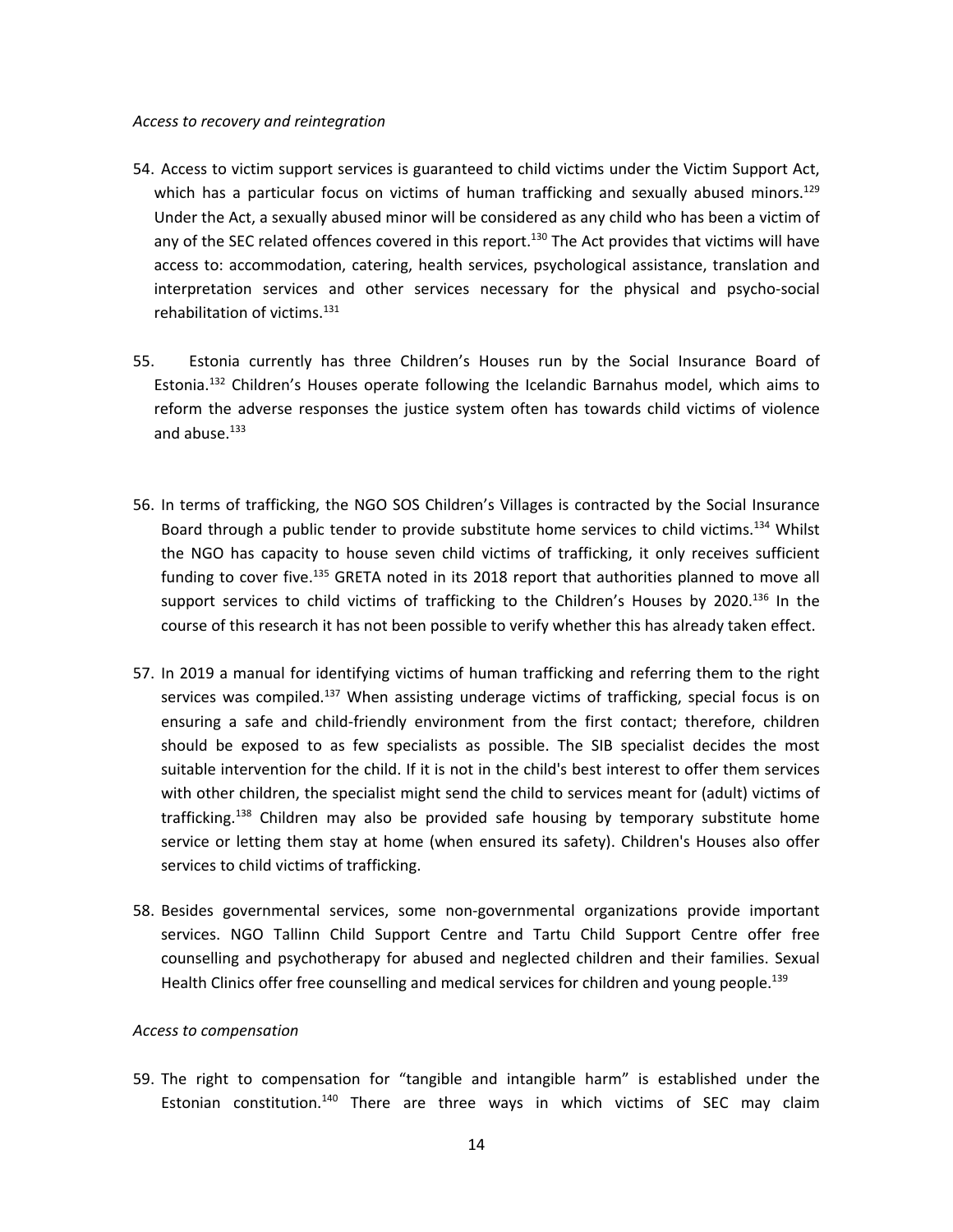compensation: through a civil claim in criminal proceedings,<sup>141</sup> through a separate civil claim and through the state compensation offered under the Victim Support Act. Under the Victim Support Act victims of trafficking or sexually abused minors will be eligible to claim compensation regardless of whether they have a legal basis for stay in Estonia.<sup>142</sup> The maximum amount of compensation available per victim is capped at EUR 9590 under this Act.<sup>143</sup> Given the range of complex and damaging repercussions that victims of sexual exploitation may face in their futures, such as, developmental delays, difficulty forming relationships, low self-worth etc,<sup>144</sup> this maximum amount is insufficient in truly compensating victims of SEC.

# **Recommendations to the Government of Estonia**

- C Ensure that enough shelters for children victims of SEC are available, properly funded, staffed by well-trained personnel and able to offer integrated services (psychological, legal, medical, etc.);
- C Ensure that law enforcement agencies have the funds, resources and skills to identify, investigate and respond to SEC and are able to use adapted protocols when dealing with SEC victims;
- Ensure that all relevant professions such as law enforcement, justice staff and social workers have received adequate training on issues related to SEC;
- Ensure that all child victims of SEC have full access to child friendly justice measures;
- C Amend the Victim Support Act to ensure that victims of SEC have access to adequate amounts of compensation.

<sup>1</sup> *See* Human Rights Council. (2016). UPR of Estonia– Second Cycle – Thematic List of [Recommendations.](http://lib.ohchr.org/HRBodies/UPR/Documents/session24/EE/UPR24_Estonia_recommendations.docx)

<sup>&</sup>lt;sup>2</sup> Human Rights Council. (2016). Report of the [Working](https://documents-dds-ny.un.org/doc/UNDOC/GEN/G16/075/43/PDF/G1607543.pdf?OpenElement) Group on the Universal Periodic Review: Estonia. A/HRC/32/7 12th April 2016 Recommendations 123.1 & 123.2.

<sup>3</sup> *Ibid.*

<sup>4</sup> In line with the recently and widely adopted Terminology Guidelines, ECPAT prefers the term "exploitation of children in prostitution" instead of "child prostitution." ECPAT International (2016). [Terminology](http://luxembourgguidelines.org/english-version/) Guidelines for the Protection of Children from Sexual [Exploitation](http://luxembourgguidelines.org/english-version/) and Sexual Abuse, Adopted by the Interagency Working Group in [Luxembourg,](http://luxembourgguidelines.org/english-version/) 28 January 2016, 29. Bangkok: ECPAT.

<sup>&</sup>lt;sup>5</sup> In line with the recently and widely adopted Terminology Guidelines, ECPAT prefers the term "child sexual exploitation material" or "child sexual abuse material" instead of "child pornography." Ibid., 39. 6 *Ibid.*, 54.

<sup>7</sup> Sexual violence in that study was for instance rape (e.g. forced vaginal, anal or oral penetration but also taking advantage of victim's inability or resisting or comprehending the situation), attempted rape, forced masturbation and other such forms of violence. Sexual abuse was defined more broader in the study covering sexual violence, sexual harrassment and online sexual abuse and exploitation. - Hillep, P., & Pärnamets, R. (2020). Laste ja noorte seksuaalse väärkohtlemise hoiakute ja [kogemuste](https://www.kriminaalpoliitika.ee/sites/krimipoliitika/files/elfinder/dokumendid/laste_ja_noorte_seksuaalse_vaarkohtlemise_uuring_2020_euk.pdf) uuring. (A study of *attitudes and experiences of sexual abuse of children and young peop***le)** 4, 5. Tallinn: the Estonian Ministry of Justice. 5-8.

<sup>8</sup> *Ibid.,* 44.

<sup>9</sup> *Ibid.,* 45.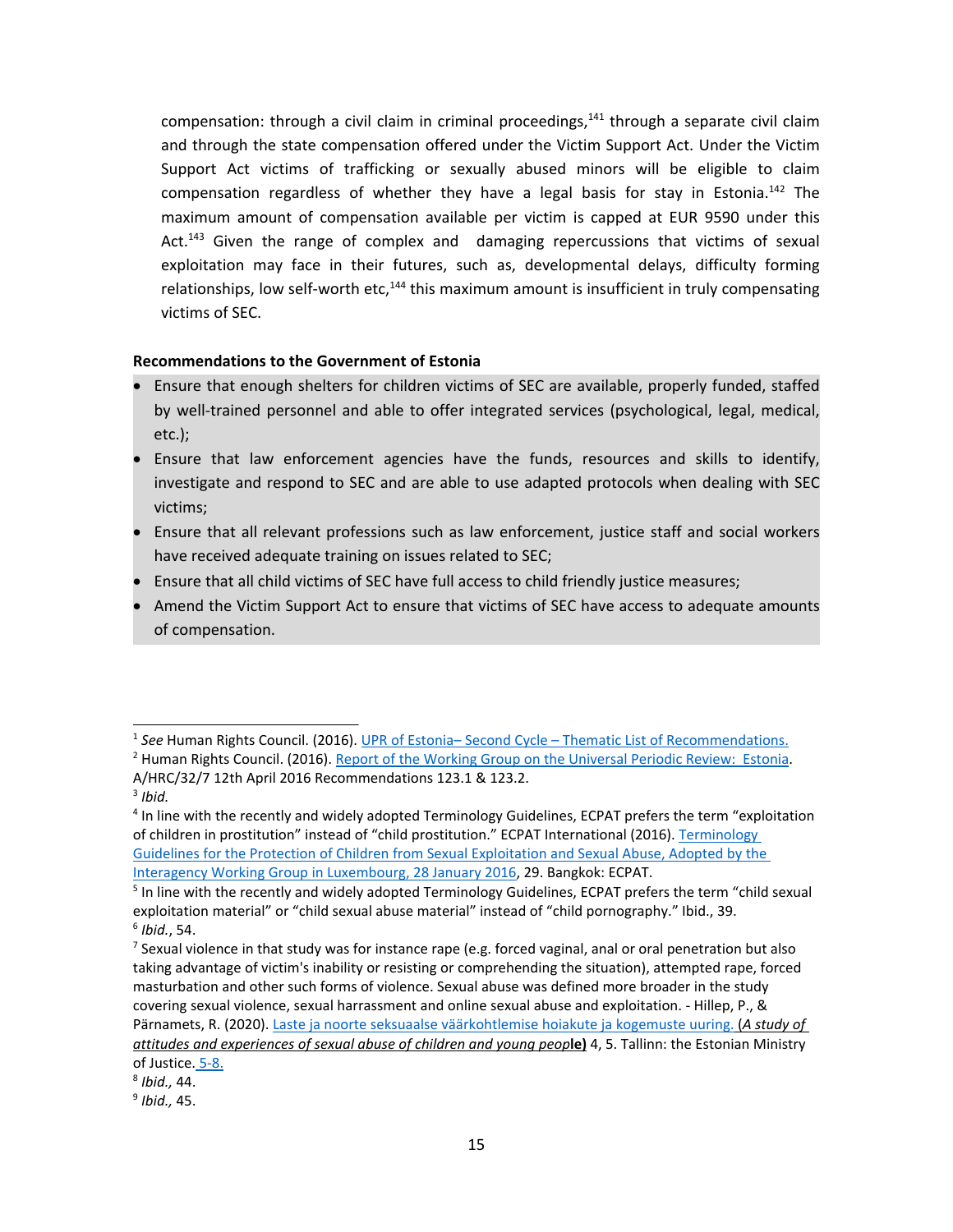10 *Ibid.*

15 *Ibid*.

```
subscriptions per 100 inhabitants.
```
- <sup>17</sup> ITU. (2019). [Individuals](https://www.itu.int/net4/ITU-D/icteye/#/topics/2001) using the Internet.
- <sup>18</sup> Soo, Lukk, Ainsaar, Beilmann, Sammul, Tamm, Espenberg, Murakas, Arak, Aksen, Vahaste-Pruul, Kutsar,
- (2016). Laste ja noorte seksuaalse vää[rkohtlemise](http://lft.ee/admin/upload/files/Noorte%20v��rkohtlemine%202016(1).pdf) leviku uuring. Tartu Ülikool. 66
- 19 *Ibid.,* 38.
- 20 *Ibid.*

- <sup>22</sup> Abiks Ohvrile. (n,d). Seksuaalkuriteod [Virtuaalmaailmas.](https://abiksohvrile.just.ee/et/mis-juhtus/seksuaalne-v%C3%A4%C3%A4rkohtlemine/seksuaalkuriteod-virtuaalmaailmas)
- 23 *Ibid.*
- 24 *Ibid.*

<sup>25</sup> GRETA. (2018). Report concerning the [implementation](https://rm.coe.int/greta-2018-6-fgr-est-en/16808b292c) of the Council of Europe Convention on Action against [Trafficking](https://rm.coe.int/greta-2018-6-fgr-est-en/16808b292c) in Human Beings by Estonia.

26 *Ibid.*

<sup>27</sup> Government of Estonia. (2019). <u>[Inimkaubanduse](https://www.ensib.ee/et/uudised/inimkaubanduse-ohvritele-abi-kaitse-ja-toetus-olemas) ohvritele on abi, kaitse ja toetus olemas.</u>

- <sup>28</sup> European Commission. (2018). <u>Data collection on [trafficking](https://ec.europa.eu/home-affairs/sites/homeaffairs/files/what-we-do/policies/european-agenda-security/20181204_data-collection-study.pdf) 2018 in human beings in the EU</u>. 59.
- <sup>29</sup> Government of Estonia. (2017). [Kuritegevus](https://www.kriminaalpoliitika.ee/sites/krimipoliitika/files/elfinder/dokumendid/kuritegevuseestis_2017_veebi01.pdf) Eestis 2017. 74-75.
- <sup>30</sup> Government of Estonia. (n,d). [Kuritegevus](https://www.kriminaalpoliitika.ee/kuritegevuse-statistika/inimkaubandus.html) Eestis 2019.

31 *Ibid.*

- 32 *Ibid.*
- <sup>33</sup> Government of Estonia. (2017). [Kuritegevus](https://www.kriminaalpoliitika.ee/sites/krimipoliitika/files/elfinder/dokumendid/kuritegevuseestis_2017_veebi01.pdf) Eestis 2017. 75.
- <sup>34</sup> Visit Estonia. (n,d). [Accommodation](https://static1.visitestonia.com/docs/3467667_maj-12k2019-mk.xlsx) statistics (tourists and overnights) Jan- Dec 20014- 2019.

<sup>35</sup> The Code. (n.d). [Members](http://www.thecode.org/who-have-signed/members/) of the Code. Webpage.

<sup>36</sup> Committee on the Rights of the Child. (2017). [Concluding](http://docstore.ohchr.org/SelfServices/FilesHandler.ashx?enc=6QkG1d%2fPPRiCAqhKb7yhsg8Y0p7NmOrn%2bdqGyNmmoTJeVxjF5T3Ulfn7jM2UvJ1B05nYqF8TnqFFFRRas2xSc7V3f10hdCG5Wwn7m8ua7y%2bDZn%2fLXzgZ78pRO%2f1mr1xt) observations on the combined second to fourth [periodic](http://docstore.ohchr.org/SelfServices/FilesHandler.ashx?enc=6QkG1d%2fPPRiCAqhKb7yhsg8Y0p7NmOrn%2bdqGyNmmoTJeVxjF5T3Ulfn7jM2UvJ1B05nYqF8TnqFFFRRas2xSc7V3f10hdCG5Wwn7m8ua7y%2bDZn%2fLXzgZ78pRO%2f1mr1xt) reports of Estonia. 4.

<sup>37</sup> Girls Not Brides. (n,d). [Estonia](https://www.girlsnotbrides.org/child-marriage/estonia/).

<sup>38</sup> Government of Estonia. (2002). <u>Penal [Code.](https://www.riigiteataja.ee/en/eli/506032020002/consolide)</u> Article 145.

39 *Ibid*.

- 40 *Ibid.* Article 147
- <sup>41</sup> Supreme Court of Estonia. Kohtuotsus Eesti Vabariigi nimel [3-1-1-45-07](https://www.riigikohus.ee/lahendid?asjaNr=3-1-1-45-07). 13.
- <sup>42</sup> Government of Estonia. (2002). Penal [Code.](https://www.riigiteataja.ee/en/eli/506032020002/consolide) Article 143<sup>2</sup>.
- <sup>43</sup> Ibid., Article 133<sup>2</sup>.

44 *Ibid.*

- <sup>45</sup> Ibid., 145<sup>1</sup>.
- 46 *Ibid.*

47 *Ibid*., Article 175.

- 48 *Ibid*.
- 49 *Ibid.*
- 50 *Ibid.,* Article 178.

<sup>51</sup> Note: The distinction between pornographic and erotic material is made based on the degree and the obtrusiveness of sexuality. Erotic material is <sup>a</sup> depiction of sexuality in <sup>a</sup> tone that is not vulgar or intrusive; it can further be <sup>a</sup> depiction of <sup>a</sup> child in <sup>a</sup> regular casual activity, yet with the focus on genitals or other exposed body parts. The pornographic situation holds any representations of the child either in actual or simulated sexual activities or depiction of <sup>a</sup> child's sexual organs for sexual purposes in an intrusive and obscene demeanour. Supreme Court of Estonia. [Kohtuotsus](https://www.riigiteataja.ee/kohtulahendid/fail.html?fid=217971168) Eesti Vabariigi nimel 1-16-5792. 13-14.

<sup>52</sup> Government of Estonia. (2002). Penal [Code.](https://www.riigiteataja.ee/en/eli/506032020002/consolide) Article 175<sup>1</sup>.

53 *Ibid.,* Article 175.

<sup>&</sup>lt;sup>11</sup> Estonian Chancellor or Justice. (n,d). [Surveys](https://www.oiguskantsler.ee/et/statistika-ja-uuringud) and Statistics.

<sup>12</sup> *Ibid.,* (n,d).

<sup>&</sup>lt;sup>13</sup> Government of Estonia. (n,d). [Kuritegevus](https://www.kriminaalpoliitika.ee/kuritegevuse-statistika/inimkaubandus.html) Eestis 2019.

<sup>&</sup>lt;sup>14</sup> Government of Estonia. (2017). [Kuritegevus](https://www.kriminaalpoliitika.ee/sites/krimipoliitika/files/elfinder/dokumendid/kuritegevuseestis_2017_veebi01.pdf) Eestis 2017. 54.

<sup>&</sup>lt;sup>21</sup>Government of Estonia. (2018). [Kuritegevus](https://www.kriminaalpoliitika.ee/sites/krimipoliitika/files/elfinder/dokumendid/kuritegevus_eestis_2018_viidetega_lisadele.pdf) Eestis 2018. 16-18.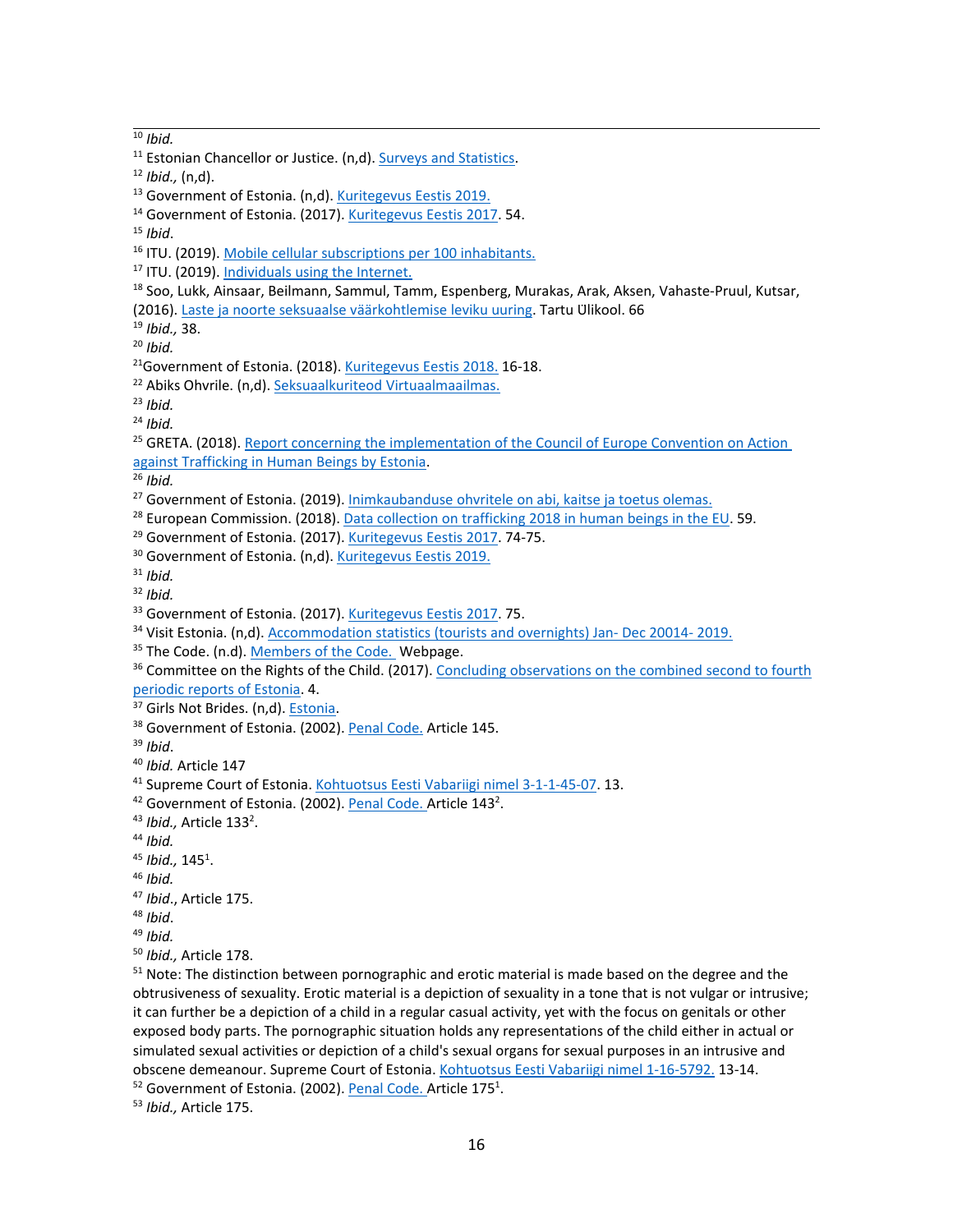<sup>54</sup> The punishment for this offence ranges between a fine and up to 3 years imprisonment. *Ibid.,* Article 178<sup>1</sup>. 55 *Ibid.*

56 *Ibid.,* Article 179.

57 *Ibid.*

58 *Ibid.*

<sup>59</sup> Government of Estonia. (1998). Act to Regulate Dissemination of Works which Contain [Pornography](https://www.riigiteataja.ee/en/eli/ee/520012015009/consolide/current) or Promote Violence or [Cruelty](https://www.riigiteataja.ee/en/eli/ee/520012015009/consolide/current). Article 1.

 $^{60}$  Government of Estonia. (2004). Information Society Services Act. Article 10.

61 *Ibid.,* Article 11.

 $^{62}$  According to this provision it is prohibited to influence a child under 18 in order to cause him/ her to, among other things, engage in prostitution, marry against his/her will or appear in pornographic or erotic performances. The punishment for such crimes amounts to between 3 and 10 years imprisonment. Government of Estonia. (2002). Penal [Code.](https://www.riigiteataja.ee/en/eli/506032020002/consolide) Article 175.

63 *Ibid.*

64 *Ibid.,* Article 133.

65 *Ibid.*

<sup>66</sup> I*bid.,* Article 133<sup>1</sup>.

67 *Ibid.*

68 *Ibid.*

69 *Ibid.,* Article 173.

<sup>70</sup> Government of Estonia. (2010). [Family](https://www.riigiteataja.ee/en/eli/ee/519062017013/consolide/current) Law Act. Article 1.

<sup>71</sup> Government of Estonia. (2002). [General](https://www.riigiteataja.ee/en/eli/ee/530102013019/consolide/current) Part of the Civil Code Act. Article 9.

<sup>72</sup> The Code of Civil Procedure<sup>1</sup> Article 570 elaborates that the court decides over the extension of the active legal capacity of <sup>a</sup> minor based on the filed civil petition of either the minor, the parent or guardian, or the local government; and given oral statements during the hearing. Government of Estonia. (2006). [Code](https://www.riigiteataja.ee/akt/120062020005?leiaKehtiv) of Civil [Procedure](https://www.riigiteataja.ee/akt/120062020005?leiaKehtiv). Article 750

<sup>73</sup> Government of Estonia. (2002). <u>Penal [Code.](https://www.riigiteataja.ee/en/eli/506032020002/consolide)</u> Article 175.

74 *Ibid.*

<sup>75</sup> Government of Estonia. (2002). Penal [Code.](https://www.riigiteataja.ee/en/eli/506032020002/consolide) Article 7.

76 *Ibid.*

77 *Ibid.,* Article 8.

<sup>78</sup> Government of Estonia. (2004). Code of Criminal [Procedure](https://www.riigiteataja.ee/en/eli/ee/530102013093/consolide/current). Article 438.

79 *Ibid.,* Article 439.

<sup>80</sup> Government of Estonia. (2015). Strategy for [Preventing](https://www.kriminaalpoliitika.ee/sites/krimipoliitika/files/elfinder/dokumendid/strategy_for_preventing_violence_for_2015-2020.pdf) Violence for 2015–2020.

81 *Ibid*., 5.

82 *Ibid.,* 25.

83 *Ibid.*

84 *Ibid.*

85 *Ibid.,* 26.

<sup>86</sup> Government of Estonia. (2016). <u>Vägivalla ennetamise strateegia [rakendusplaan](https://www.kriminaalpoliitika.ee/sites/krimipoliitika/files/elfinder/dokumendid/ves_rakendusplaan_2016-2020_loplik.xlsx) aastateks 2016-2020.</u> <sup>87</sup> Government of Estonia. (2016). Vägivalla ennetamise [strateegia](https://www.valitsus.ee/sites/default/files/content-editors/arengukavad/ves_2015._aasta_luhikokkuvote_kinnitatud.pdf) aastateks 2015–2020: 2015. aasta

täitmise [lühikokkuvõte](https://www.valitsus.ee/sites/default/files/content-editors/arengukavad/ves_2015._aasta_luhikokkuvote_kinnitatud.pdf).

88 Government of Estonia. (2019). Vabariigi Valitsuse [tegevusprogramm](https://www.valitsus.ee/sites/default/files/content-editors/valitsus/RataseIIvalitsus/vabariigi_valitsuse_tegevusprogramm_2019-2023_7.5.2020_0.pdf).

<sup>89</sup> GRETA. (2018). <u>Report concerning the [implementation](https://rm.coe.int/greta-2018-6-fgr-est-en/16808b292c) of the Council of Europe Convention</u>

on Action against [Trafficking](https://rm.coe.int/greta-2018-6-fgr-est-en/16808b292c) in Human Beings by Estonia. 12.

90 *Ibid.*

91 *Ibid.*

<sup>92</sup> Government of Estonia. (2004). Code of Criminal [Procedure](https://www.riigiteataja.ee/en/eli/ee/530102013093/consolide/current). Article 436.

93 *Ibid.,* Article 462.

<sup>94</sup> Government of Estonia. (2020). Review of the [Implementation](https://sustainabledevelopment.un.org/content/documents/26285VNR_2020_Estonia_Report.pdf) of the UN 2030 Agenda in Estonia.

<sup>95</sup> Government of Estonia. (2012). Criminal Records [Database](https://www.riigiteataja.ee/en/eli/501042019021/consolide) Act.

<sup>96</sup> Government of Estonia. (2004). <u>Victim [Support](https://www.riigiteataja.ee/en/eli/ee/Riigikogu/act/502012017002/consolide) Act</u>.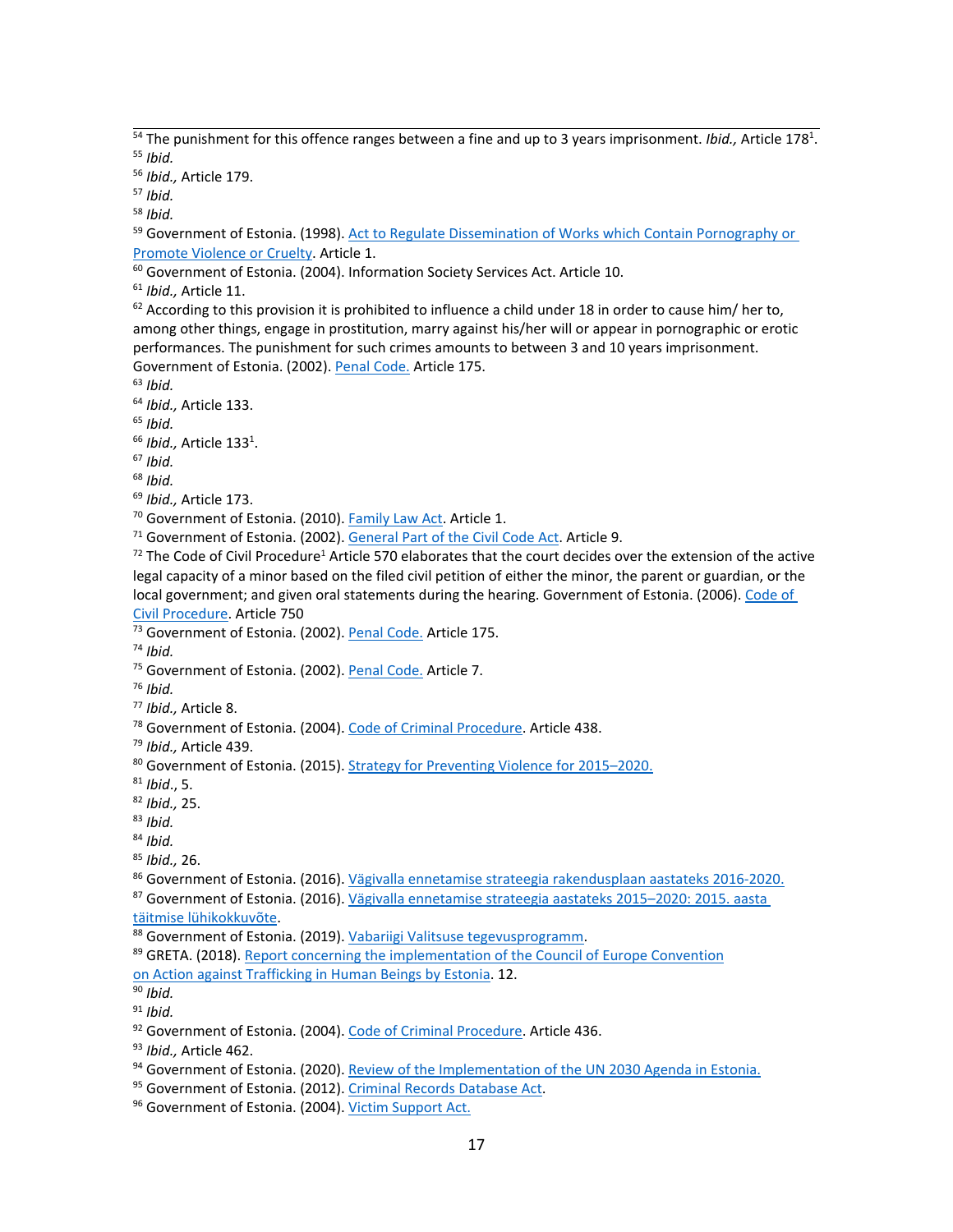<sup>97</sup> RIK. (n,d). <u>[Verifying](https://www.rik.ee/en/criminal-records-database/verifying-restriction-working-children) the restriction of working with children.</u> <sup>98</sup> Government of Estonia. (2019). Day [against](https://www.just.ee/et/seksuaalse-vaarkohtlemise-vastane-paev) Sexual Abuse. <sup>99</sup> ERR. (2020). <u>"Start To Talk" juhib tähelepanu laste seksuaalse [väärkohtlemise](https://sport.err.ee/1096976/start-to-talk-juhib-tahelepanu-laste-seksuaalse-vaarkohtlemise-ennetamisele-spordis) ennetamisele spordis.</u> <sup>100</sup> Better Internet for Kids. (n,d). [Estonian](https://www.betterinternetforkids.eu/web/estonia/profile) Safer Internet Centre. <sup>101</sup> Vihjeliin. (n,d). <u>[Say](https://vihjeliin.targaltinternetis.ee/en/say-no/) "No"</u>. <sup>102</sup> Estonian Sexual Health Association. (n,d). [Say](http://www.estl.ee/seksei/) NO to Sex. <sup>103</sup> European Commission. (n,d). Together Against [Trafficking](https://ec.europa.eu/anti-trafficking/member-states/estonia_en) in Human Beings. 104 *Ibid.* <sup>105</sup> GRETA. (2018). Report concerning the [implementation](https://rm.coe.int/greta-2018-6-fgr-est-en/16808b292c) of the Council of Europe Convention on Action against [Trafficking](https://rm.coe.int/greta-2018-6-fgr-est-en/16808b292c) in Human Beings by Estonia. 26. <sup>106</sup> Government of Estonia. (2004). Code of Criminal [Procedure](https://www.riigiteataja.ee/en/eli/ee/530102013093/consolide/current). Article 6. <sup>107</sup> Government of Estonia. (2019). Child [Protection](https://www.riigiteataja.ee/en/eli/511012019009/consolide) Act. Article 27. 108 *Ibid.,* Article 26. <sup>109</sup> Government of Estonia. (n,d). <u>Child [Helpline](https://www.sotsiaalkindlustusamet.ee/en/child-helpline-116111) 116111</u>. <sup>110</sup> Government of Estonia. (2019). <u>Lastekaitsetöö [Lasteabitelefon](https://www.ratsaliit.ee/wp-content/uploads/Lastekaitset%C3%B6%C3%B6_2019.pdf) 116111.</u> <sup>111</sup> [Vihjeliin](https://vihjeliin.targaltinternetis.ee/en/). (n,d). <u>What is 'Vihjeliin'?</u> 112 *Ibid.* 113 *Ibid.* <sup>114</sup> Vihjeliin. (n,d). <u>Statistics</u>. <sup>115</sup> Estonian Sexual Health Association. (August, 2020). Personal Communication. <sup>116</sup> Living for Tomorrow. (n,d). Human [Trafficking](http://lft.ee/admin/upload/files/Kokku%202018%20est.pdf) prevention and victim assistance Hotline statistics 2018. 117 *Ibid.* 118 *Ibid*. <sup>119</sup> Government of Estonia. (2004). <u>Code of Criminal [Procedure](https://www.riigiteataja.ee/en/eli/ee/530102013093/consolide/current)</u>. Article 70. 120 *Ibid.* 121 *Ibid.,* Article 12. 122 *Ibid.,* Article 67. <sup>123</sup> Estonian Sexual Health Association. (August, 2020). Personal Communication. 124 *Ibid.,* Article 290. <sup>125</sup> State Attorney's Office. (2019). <u>Kannatanu [Kohtlemise](https://aastaraamat.prokuratuur.ee/sites/default/files/inline-files/Kannatanu.pdf) Parim Praktika</u>. <sup>126</sup> GRETA. (2018). Report concerning the [implementation](https://rm.coe.int/greta-2018-6-fgr-est-en/16808b292c) of the Council of Europe Convention on Action against [Trafficking](https://rm.coe.int/greta-2018-6-fgr-est-en/16808b292c) in Human Beings by Estonia. 44. 127 *Ibid.*  $^{128}$  Government of Estonia. (n,d). Laps tunnistaja või kannatanuna kohtus. 129 *Ibid.,* Article 3. 130 *Ibid.* 131 PROMISE. (n,d). [European](https://www.childrenatrisk.eu/promise/eubarnahus/) Barnahus Movement*.* <sup>132</sup> Government of Estonia. (n,d). [Children](https://www.sotsiaalkindlustusamet.ee/en/family-and-child-protection/childrens-house)'s House. <sup>133</sup> Currently, Estonia has three centres that cover the northern, southern, and eastern regions of the country. The first Children'<sup>s</sup> House was opened in 2017 in Tallinn, the second 2018 in Tartu, and the most recent one 2020 in Jõhvi. Additionally, there are plans for opening another Children'<sup>s</sup> house in the western region in 2022, which serves covering the entire country. Children'<sup>s</sup> House offers child-friendly services to children who may be victims of sexual abuse in <sup>a</sup> safe environment. The model supports child-sensitive justice relying on interagency collaboration and interdisciplinary approach to improve criminal proceedings, prevent secondary victimization, ensure recovery, and safeguard victims' rights and needs. A multidisciplinary team of specifically trained specialists evaluate <sup>a</sup> child'<sup>s</sup> need for help and provide comprehensive services under one roof to child victims and their families. These specialists can be

psychologists, psychiatrists, forensic examination doctors, law enforcement agents, lawyers, social workers, and other needed professionals. The centres also commit to capacity building and raising public awareness about child sexual abuse and exploitation. The existing services are available to all children in need of assistance across Estonia. Government of Estonia. (2020). Review of the [Implementation](https://sustainabledevelopment.un.org/content/documents/26285VNR_2020_Estonia_Report.pdf) of the Un 2030 [Agenda](https://sustainabledevelopment.un.org/content/documents/26285VNR_2020_Estonia_Report.pdf) in Estonia. 38.